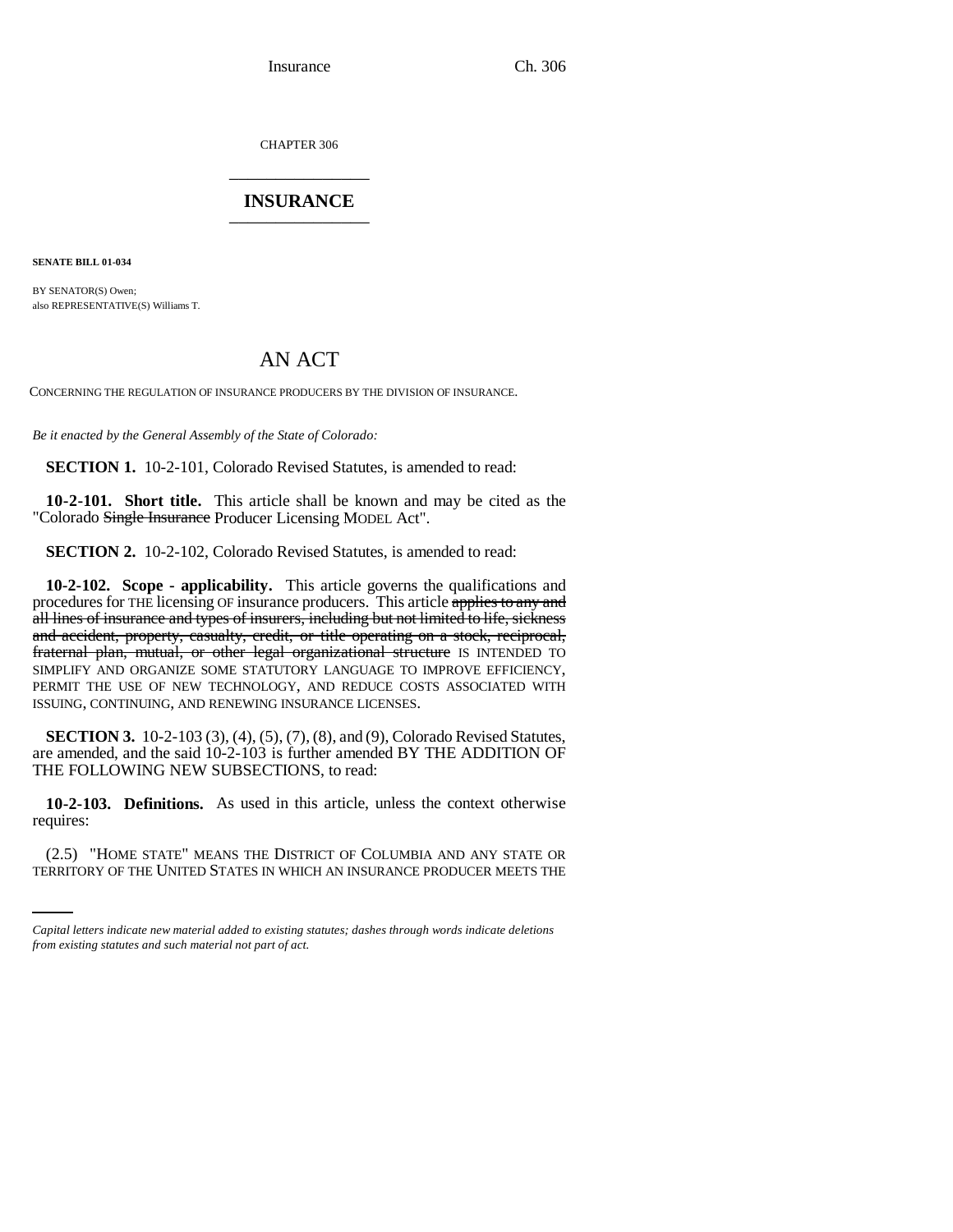FOLLOWING:

(a) MAINTAINS THE PRODUCER'S PRINCIPAL PLACE OF RESIDENCE OR PRINCIPAL PLACE OF BUSINESS; AND

(b) IS LICENSED TO ACT AS AN INSURANCE PRODUCER.

(3) "Individual" means any private or natural person as distinguished from a partnership, corporation, or association, OR ANY FOREIGN OR DOMESTIC ENTITY AS DEFINED IN SECTION 7-90-102, C.R.S.

(4) "Insurance" means any of the lines of insurance AUTHORITY set forth in section 10-2-407 (1).

(5) "Insurance agency" OR "BUSINESS ENTITY" means a corporation, partnership, association, OR FOREIGN OR DOMESTIC ENTITY AS DEFINED IN SECTION 7-90-102, C.R.S., or other legal entity which THAT transacts the business of insurance.

(6.5) "INSURER" MEANS EVERY PERSON ENGAGED AS PRINCIPAL, INDEMNITOR, SURETY, OR CONTRACTOR IN THE BUSINESS OF MAKING CONTRACTS OF INSURANCE.

(7) "License" means a document issued by the commissioner which THAT authorizes a person to act as an insurance producer for the lines of insurance AUTHORITY, specified in such document. The license itself does not create any authority, actual, apparent, or inherent, in the holder to represent or commit an insurance carrier to a binding agreement.

(7.1) "LIMITED LINES CREDIT INSURANCE" INCLUDES CREDIT LIFE, CREDIT DISABILITY, CREDIT PROPERTY, CREDIT UNEMPLOYMENT, INVOLUNTARY UNEMPLOYMENT, MORTGAGE LIFE, MORTGAGE GUARANTY, MORTGAGE DISABILITY, GUARANTEED AUTOMOBILE PROTECTION INSURANCE, AND ANY OTHER FORM OF INSURANCE OFFERED IN CONNECTION WITH AN EXTENSION OF CREDIT THAT IS LIMITED TO PARTIALLY OR WHOLLY EXTINGUISHING THE INSURED CREDIT OBLIGATION THAT THE COMMISSIONER DETERMINES SHOULD BE DESIGNATED A FORM OF LIMITED LINE CREDIT INSURANCE.

(7.3) "LIMITED LINES CREDIT INSURANCE PRODUCER" MEANS A PERSON WHO SELLS, SOLICITS, OR NEGOTIATES ONE OR MORE FORMS OF LIMITED LINES CREDIT INSURANCE COVERAGE TO INDIVIDUALS THROUGH A MASTER, CORPORATE, GROUP, OR INDIVIDUAL POLICY.

(7.5) "LIMITED LINE INSURANCE" MEANS THOSE LINES OF AUTHORITY OTHER THAN THOSE DEFINED IN SECTION  $10-2-407$  (1) (a) to (1) (e), OR ANY OTHER LINE OF INSURANCE THAT THE COMMISSIONER MAY DEEM NECESSARY TO RECOGNIZE FOR THE PURPOSE OF COMPLYING WITH SECTION 10-2-502.

"LIMITED LINE PRODUCER" MEANS A PERSON AUTHORIZED BY THE COMMISSIONER TO SELL, SOLICIT, OR NEGOTIATE LIMITED LINES OF INSURANCE.

(7.9) "NEGOTIATE" MEANS THE ACT OF CONFERRING DIRECTLY WITH OR OFFERING ADVICE DIRECTLY TO A PURCHASER OR PROSPECTIVE PURCHASER OF A PARTICULAR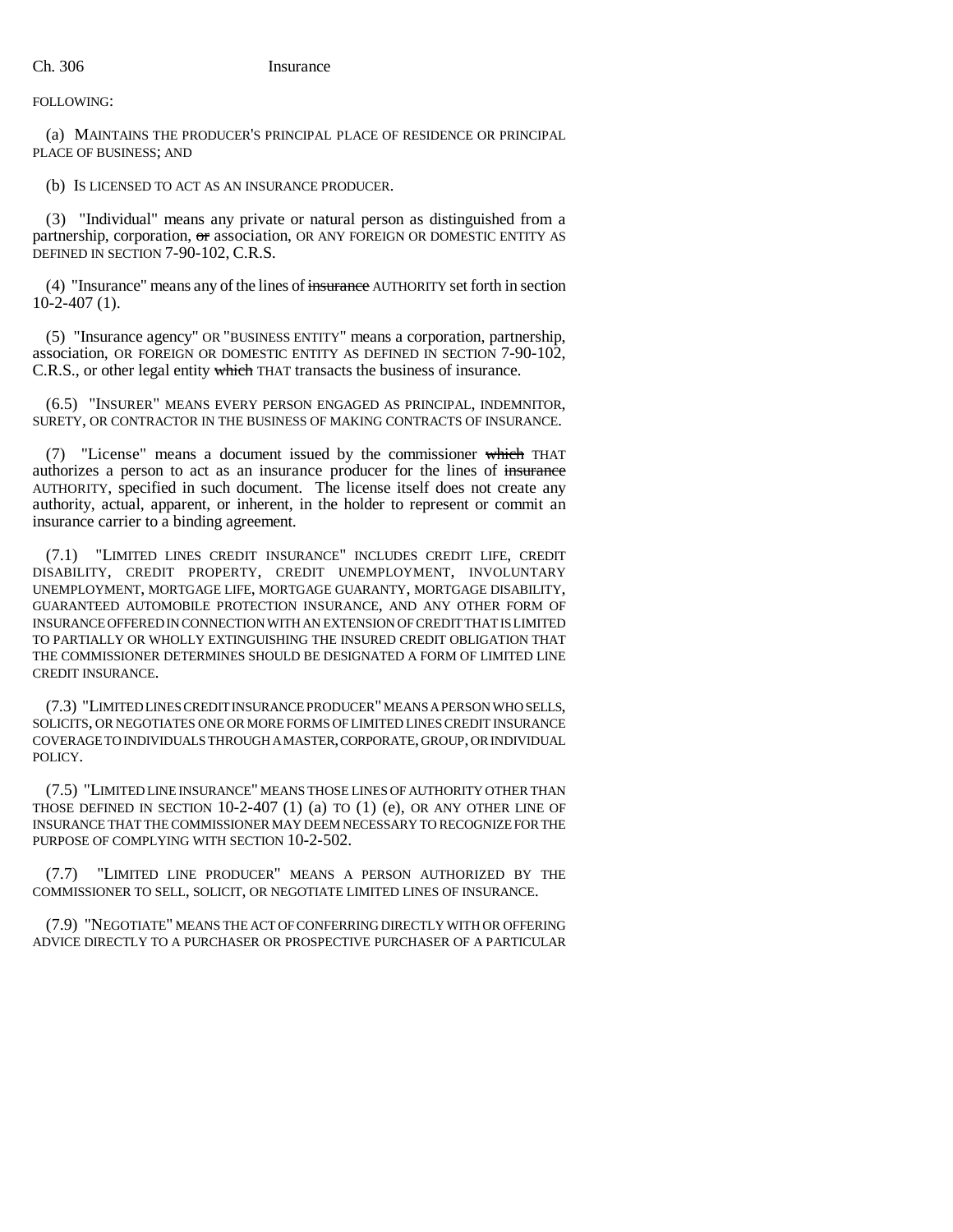CONTRACT OF INSURANCE CONCERNING ANY OF THE SUBSTANTIVE BENEFITS, TERMS, OR CONDITIONS OF THE CONTRACT, PROVIDED THAT THE PERSON ENGAGED IN THAT ACT EITHER SELLS INSURANCE OR OBTAINS INSURANCE FROM INSURERS FOR PURCHASERS.

(8) "Person" includes any natural person, corporation, association, partnership, or other legal entity INDIVIDUAL OR A BUSINESS ENTITY.

(9) "State" means any state, district, territory, or province of the United States or Canada.

(10) "SELL" MEANS TO EXCHANGE A CONTRACT OF INSURANCE BY ANY MEANS, FOR MONEY OR ITS EQUIVALENT, ON BEHALF OF AN INSURANCE COMPANY.

(11) "SOLICIT" MEANS ATTEMPTING TO SELL INSURANCE OR ASKING OR URGING A PERSON TO APPLY FOR A PARTICULAR KIND OF INSURANCE FROM A PARTICULAR COMPANY.

(12) "TERMINATE" MEANS THE CANCELLATION OF THE RELATIONSHIP BETWEEN AN INSURANCE PRODUCER AND THE INSURER OR THE TERMINATION OF A PRODUCER'S AUTHORITY TO TRANSACT INSURANCE.

(13) "UNIFORM BUSINESS ENTITY APPLICATION" MEANS THE CURRENT VERSION OF THE NATIONAL ASSOCIATION OF INSURANCE COMMISSIONERS' UNIFORM BUSINESS ENTITY APPLICATION FOR RESIDENT AND NONRESIDENT BUSINESS ENTITIES.

(14) "UNIFORM APPLICATION" MEANS THE CURRENT VERSION OF THE NATIONAL ASSOCIATION OF INSURANCE COMMISSIONERS' UNIFORM APPLICATION FOR RESIDENT AND NONRESIDENT PRODUCER LICENSING.

**SECTION 4.** 10-2-104, Colorado Revised Statutes, is amended to read:

**10-2-104. Authority of commissioner - rules.** Pursuant to the provisions of article 4 of title 24, C.R.S., the commissioner may adopt PROMULGATE reasonable rules for the implementation and administration of the provisions of this article. The commissioner may contract with any party for the purpose of performing any ministerial duty required of the commissioner under this article. All reasonable charges and expenses of such contractors shall be paid directly to the contractors by licensees.

**SECTION 5.** 10-2-105, Colorado Revised Statutes, is amended to read:

**10-2-105. Insurance producer - exemption from definition.** (1) NOTHING IN THIS ARTICLE SHALL BE CONSTRUED TO REQUIRE AN INSURER TO OBTAIN AN INSURANCE PRODUCER LICENSE. IN THIS SECTION, THE TERM "INSURER" DOES NOT INCLUDE AN INSURER'S OFFICERS, DIRECTORS, EMPLOYEES, SUBSIDIARIES, OR AFFILIATES.

 $(1)$  (2) Notwithstanding section 10-2-103 (6), "insurance producer" does not include the following: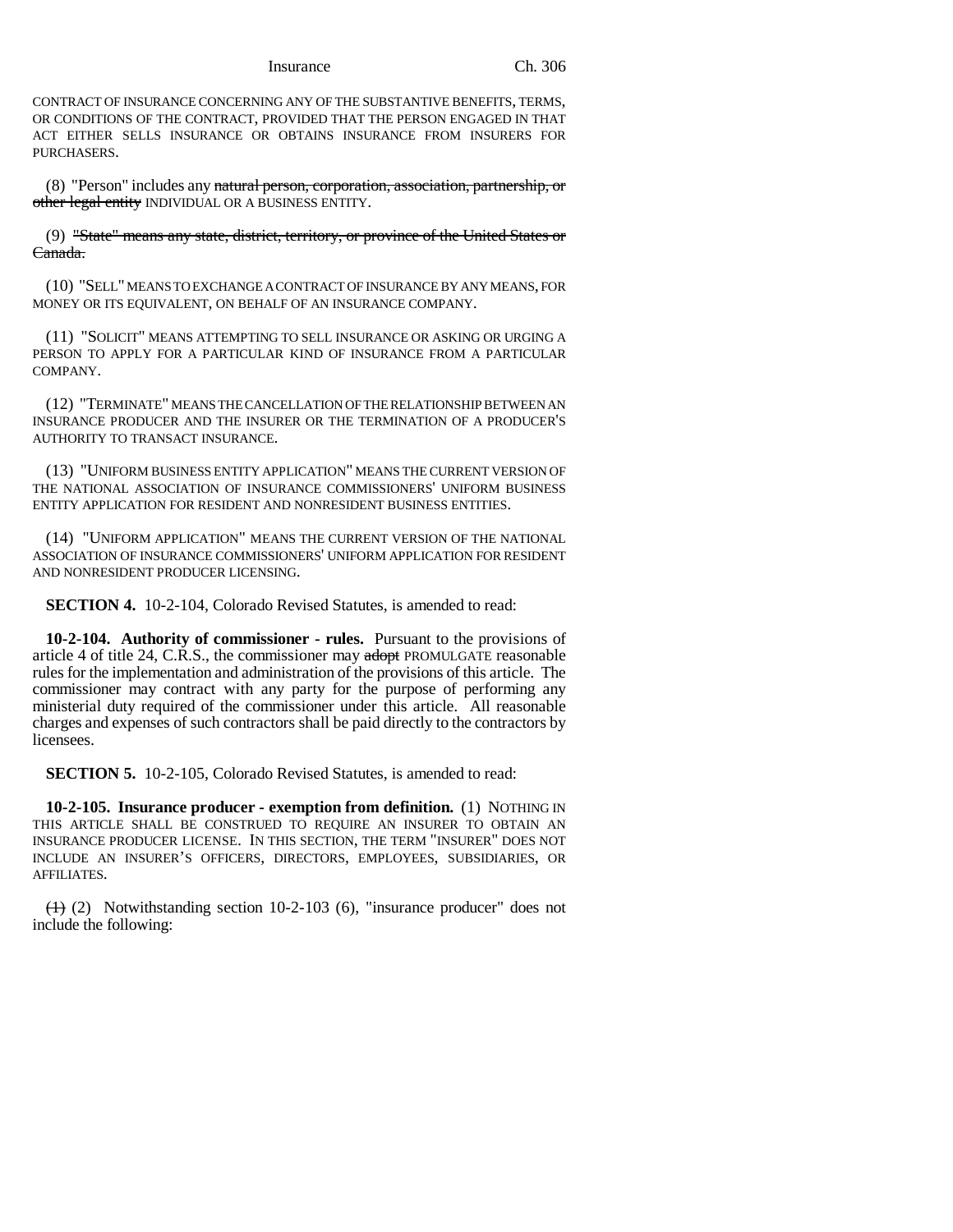(a) Any person who is a regularly salaried officer, DIRECTOR, or employee of an insurance company OR AN INSURANCE PRODUCER and who is engaged in the performance of usual or customary executive, administrative, or clerical duties which do not include the negotiation or solicitation of insurance, SO LONG AS THE OFFICER, DIRECTOR, OR EMPLOYEE DOES NOT RECEIVE ANY COMMISSION ON POLICIES WRITTEN OR SOLD TO INSURE RISKS RESIDING, LOCATED, OR TO BE PERFORMED IN THIS STATE;

(b) Any person who is a salaried employee in the office of an insurance producer OR INSURER and who devotes full time to clerical and administrative services, including the incidental taking of insurance applications and receipt of premiums in the office of such person's employer, so long as the person does not receive any commission on such applications and the person's compensation is not varied by the volume of applications or premiums taken or received;

(c) Any person who, without earning a commission for such services, secures and furnishes information for the purpose of: AN OFFICER, DIRECTOR, OR EMPLOYEE WHOSE ACTIVITIES ARE EXECUTIVE, ADMINISTRATIVE, MANAGERIAL, CLERICAL, OR A COMBINATION OF THESE, AND ARE ONLY INDIRECTLY RELATED TO THE SALE, SOLICITATION, OR NEGOTIATION OF INSURANCE;

(I) Group life insurance, annuities, or group or blanket health coverage, or for the purpose of enrolling individuals under such plans; or

(II) Issuing certificates under group life insurance, annuities, or group or blanket health coverage, or otherwise assisting in administering such plans;

(c.3) AN OFFICER, DIRECTOR, OR EMPLOYEE WHOSE FUNCTION RELATES TO UNDERWRITING, LOSS CONTROL, INSPECTION, OR THE PROCESSING, ADJUSTING, INVESTIGATING, OR SETTLING OF A CLAIM ON A CONTRACT OF INSURANCE;

(c.5) AN OFFICER, DIRECTOR, OR EMPLOYEE WHO IS ACTING IN THE CAPACITY OF A SPECIAL AGENT OR AGENCY SUPERVISOR ASSISTING INSURANCE PRODUCERS, WHERE THE OFFICER'S, DIRECTOR'S, OR EMPLOYEE'S ACTIVITIES ARE LIMITED TO PROVIDING TECHNICAL ADVICE AND ASSISTANCE TO LICENSED INSURANCE PRODUCERS AND DO NOT INCLUDE THE SALE, SOLICITATION, OR NEGOTIATION OF INSURANCE;

(c.7) A PERSON WHO SECURES AND FURNISHES INFORMATION FOR THE PURPOSE OF GROUP LIFE INSURANCE, GROUP PROPERTY AND CASUALTY INSURANCE, GROUP ANNUITIES, OR GROUP OR BLANKET ACCIDENT AND HEALTH INSURANCE OR FOR THE PURPOSE OF ENROLLING INDIVIDUALS UNDER PLANS, ISSUING CERTIFICATES UNDER PLANS, OR OTHERWISE ASSISTING IN ADMINISTERING PLANS OR PERFORMS ADMINISTRATIVE SERVICES RELATED TO MASS MARKETED PROPERTY AND CASUALTY INSURANCE, WHERE NO COMMISSION IS PAID TO THE PERSON FOR THE SERVICE;

(d) Employers, or ASSOCIATIONS, OR their officers, DIRECTORS, or employees, or the trustees of any employee trust plan, to the extent that such employers, ASSOCIATIONS, officers, DIRECTORS, employees, or trustees are engaged in the administration or operation of any program of employee benefits for their own employees or the employees of their subsidiaries or affiliates, which program involves the use of insurance issued by an insurance company INSURER; except that such employers, ASSOCIATIONS, officers, DIRECTORS, employees, or trustees shall not in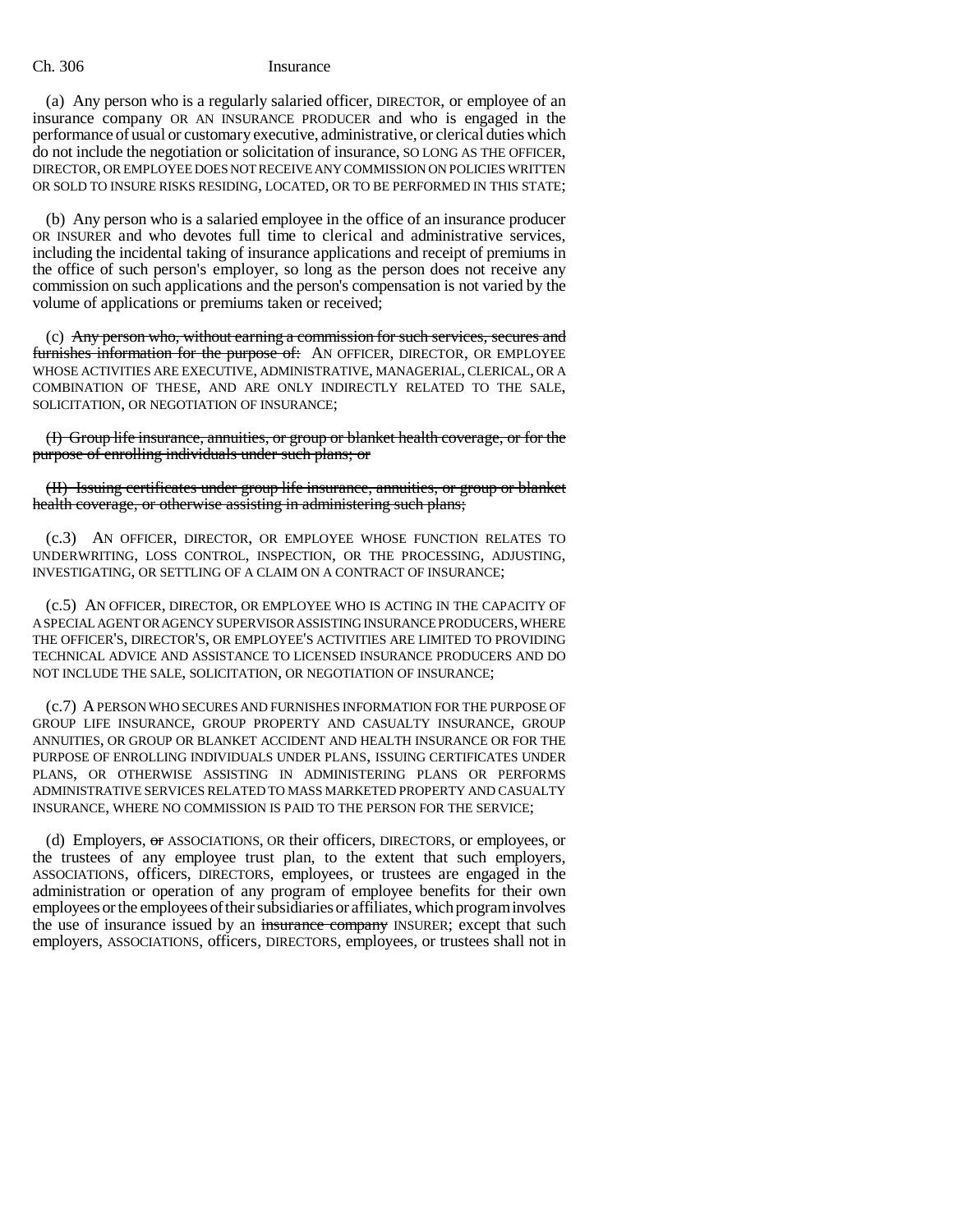any manner be compensated, directly or indirectly, by the company issuing the contracts;

(e) Employees of insurance companies INSURERS OR INSURANCE AGENCIES or organizations employed by insurance companies INSURERS OR INSURANCE AGENCIES who are engaging in the inspection, rating, or classification of risks or in the supervision of the training of insurance producers and who are not individually engaged in the solicitation or negotiation of policies or contracts for insurance; or

(f) Management associations, partnerships, or corporations whose operations do not entail solicitation of insurance from the public;

(g) Officers or employees of a motor vehicle rental company that offers coverage in connection with and incidental to the rental of motor vehicles under motor vehicle rental agreements, so long as such coverage is:

(I) Offered at the point of the rental transaction or by preselection of coverage in master, corporate, group, or individual rental agreements;

(II) Limited in scope to the parties to such motor vehicle rental agreements and to other authorized drivers or occupants of the vehicles being rented;

(III) Limited in duration to coverage of damages incurred as a result of events occurring during the rental period; and

(IV) For traditionally recognized risks associated with motor vehicle operation and travel, including, without limitation, personal injury or death, personal liability and property damage, collision, damage to or loss of personal effects, roadside assistance, and emergency repairs;

(h) A PERSON WHOSE ACTIVITIES IN THIS STATE ARE LIMITED TO ADVERTISING WITHOUT THE INTENT TO SOLICIT INSURANCE IN THIS STATE THROUGH COMMUNICATIONS IN PRINTED PUBLICATIONS OR OTHER FORMS OF ELECTRONIC MASS MEDIA WHOSE DISTRIBUTION IS NOT LIMITED TO RESIDENTS OF THE STATE, SO LONG AS THE PERSON DOES NOT SELL, SOLICIT, OR NEGOTIATE INSURANCE THAT WOULD INSURE RISKS RESIDING, LOCATED, OR TO BE PERFORMED IN THIS STATE;

(i) A PERSON WHO IS NOT A RESIDENT OF THIS STATE WHO SELLS, SOLICITS, OR NEGOTIATES A CONTRACT OF INSURANCE, FOR COMMERCIAL PROPERTY AND CASUALTY RISKS, TO AN INSURED WITH RISKS LOCATED IN MORE THAN ONE STATE INSURED UNDER THAT CONTRACT, SO LONG AS THE PERSON IS OTHERWISE LICENSED AS AN INSURANCE PRODUCER TO SELL, SOLICIT, OR NEGOTIATE THAT INSURANCE IN THE STATE WHERE THE INSURED MAINTAINS ITS PRINCIPAL PLACE OF BUSINESS AND THE CONTRACT OF INSURANCE INSURES RISKS LOCATED IN THAT STATE; OR

(j) A SALARIED FULL-TIME EMPLOYEE WHO COUNSELS OR ADVISES HIS OR HER EMPLOYER RELATIVE TO THE INSURANCE INTERESTS OF THE EMPLOYER OR OF THE SUBSIDIARIES OR BUSINESS AFFILIATES OF THE EMPLOYER, SO LONG AS THE EMPLOYEE DOES NOT SELL OR SOLICIT INSURANCE OR RECEIVE A COMMISSION.

**SECTION 6.** 10-2-202 (1) (d), Colorado Revised Statutes, is amended to read: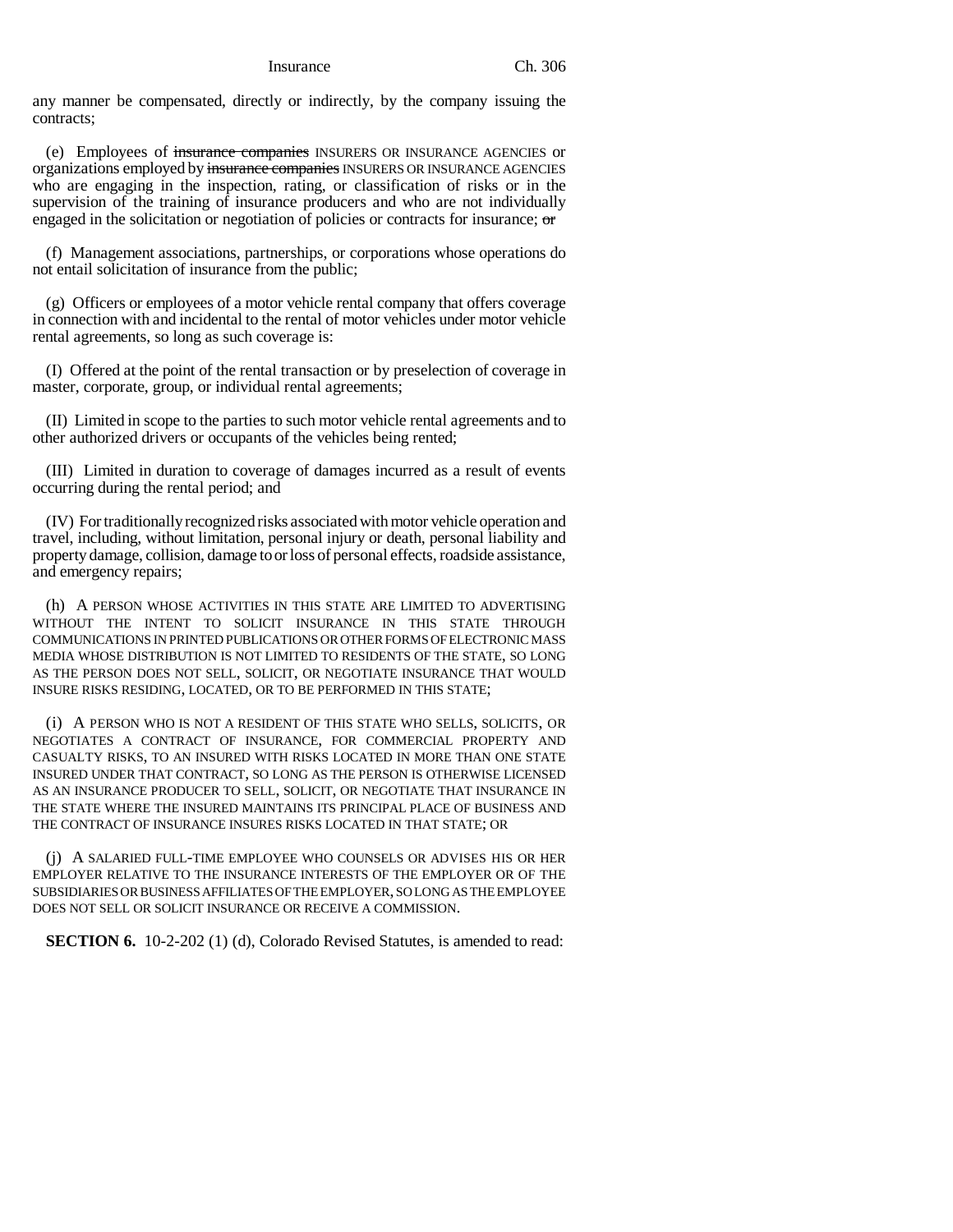**10-2-202. Exemption from prelicensure education requirements.** (1) Prelicensure education as set forth in section 10-2-201 shall not be required of an individual who is:

(d) Applying for a nonresident license in this state and has been licensed in his or her resident state for at least one year or has completed or satisfied prelicensure education requirements in his or her home state pertinent to the line or lines of insurance applied for AUTHORITY HELD in this THE PRODUCER'S HOME state.

**SECTION 7.** 10-2-301 (3), Colorado Revised Statutes, is amended to read:

**10-2-301. Continuing education requirement - advisory committee.**  $(3)$  (a) The requirements of this section shall apply to any resident or nonresident person licensed to solicit and sell the following types of insurance in this state:

(I) Life insurance and annuity contracts, including variable life and annuity contracts;

(II) Sickness, accident and health insurance;

(III) Property and casualty insurance; and

(IV) Any other type of insurance for which the state requires an examination for licensure.

(b) This section shall not apply to any person holding a limited or restricted license which the commissioner determines to be exempt from the requirements of this section, nor shall it apply to a nonresident who complies with the continuing education requirements of his or her state of residence, if the insurance commission of such state and the insurance division of this state have in effect a reciprocity agreement concerning continuing education requirements IF SUCH LICENSE IS IN GOOD STANDING WITH THE DIVISION AND NO COMPLAINTS HAVE BEEN FILED AGAINST THE LICENSEE.

**SECTION 8.** 10-2-401 (1), Colorado Revised Statutes, is amended to read:

**10-2-401. License required.** (1) No person shall act as or hold oneself out to be an insurance producer unless duly licensed as an insurance producer in accordance with this article. Every insurance producer who solicits or negotiates an application for insurance of any kind on behalf of an insurer shall be regarded as representing the insurer and not the insured or any beneficiary of the insured in any controversy between the insurer and such insured or beneficiary. A PERSON SHALL NOT SELL, SOLICIT, OR NEGOTIATE INSURANCE IN THIS STATE FOR ANY CLASS OR CLASSES OF INSURANCE UNLESS THE PERSON IS LICENSED FOR THAT LINE OF AUTHORITY IN ACCORDANCE WITH THIS ARTICLE.

**SECTION 9.** 10-2-402 (1), (4), and (7), Colorado Revised Statutes, are amended, and the said 10-2-402 is further amended BY THE ADDITION OF A NEW SUBSECTION, to read:

**10-2-402. License examination requirement.** (1) Unless exempt pursuant to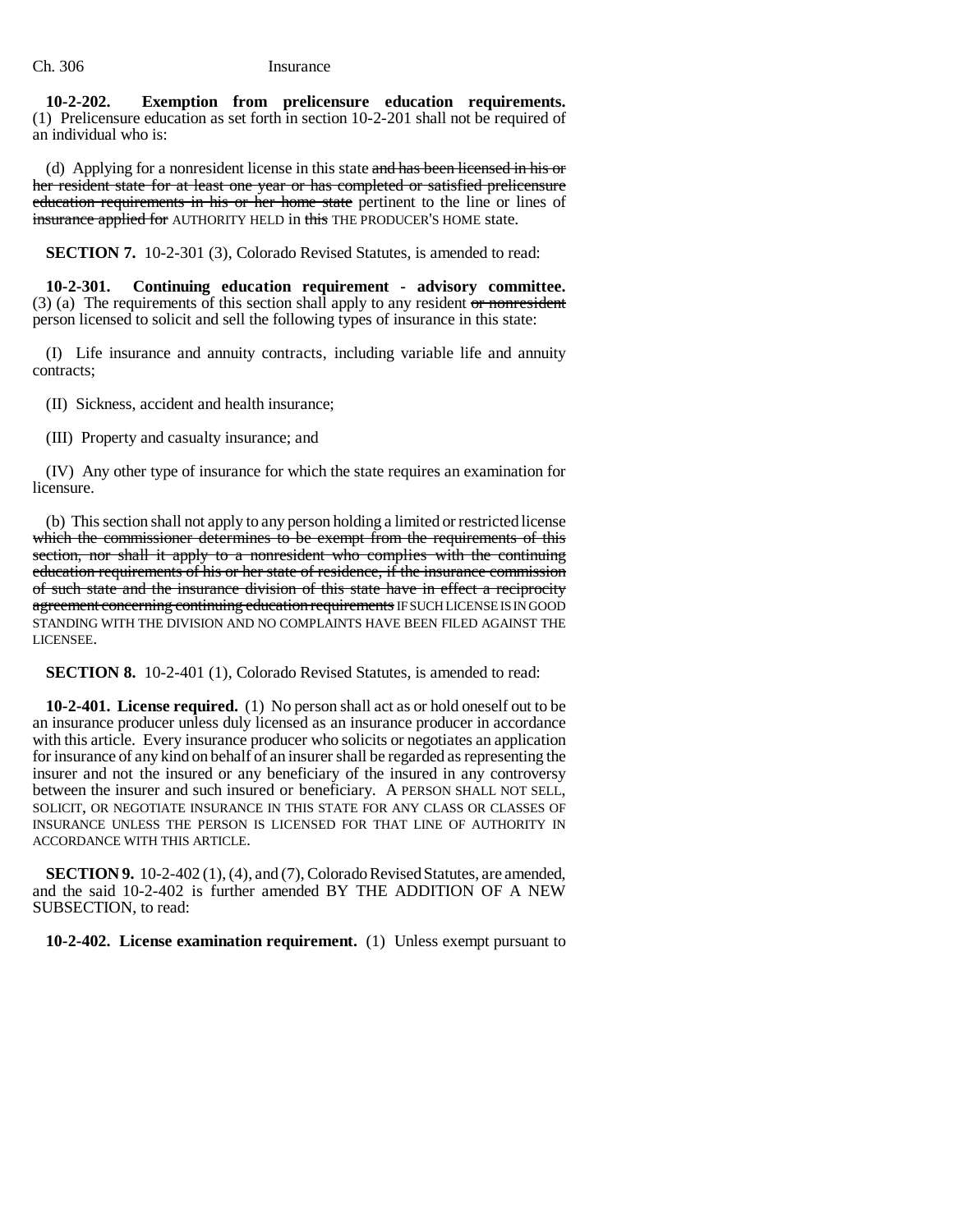section 10-2-403,  $\theta$  and A RESIDENT individual applying for an insurance producer license shall pass a written examination. The examination shall reasonably test the individual applicant's minimum acceptable level of competence as to the particular line or lines of insurance AUTHORITY for which the individual applicant seeks qualification, except that UNLESS an individual applicant who has been licensed as an insurance producer for the same line or lines of insurance AUTHORITY in another state within the twelve months immediately preceding the date of receipt of application and who files with the commissioner a letter of clearance, issued by the public official having supervision of insurance in the applicant's former state of residence, stating the individual held a license for the same line or lines of insurance AUTHORITY during such twelve-month period and that the license was in good standing. shall be required to take only that portion of the examination pertaining to Colorado laws and rules pertinent to the line or lines of insurance previously held and for which application is made.

(4) At the discretion of the commissioner, filing of the application for license may be required either before or after passing the examination.

(7) The individual shall pass the examination with a grade determined by the commissioner to indicate the minimum acceptable level of competence as to knowledge and understanding of the lines of insurance for which the applicant seeks qualification. Within ten days after the examination, the commissioner shall inform the individual as to whether the individual passed or failed the examination. Formal evidence of licensing shall be issued by the commissioner to all licensees within a reasonable time.

(11) AN INSURANCE PRODUCER LICENSE ISSUED ON OR BEFORE JANUARY 1, 2002, FOR CROP HAIL, HEALTH MAINTENANCE ORGANIZATIONS ("HMO"), OR NONPROFITS MAY BE RENEWED OR CONTINUED UNTIL THE LICENSEE FAILS TO MEET THE REQUIREMENTS OF THIS PART 4.

**SECTION 10.** 10-2-403 (1) (a) and (1) (f), Colorado Revised Statutes, are amended, and the said 10-2-403 (1) is further amended BY THE ADDITION OF THE FOLLOWING NEW PARAGRAPHS, to read:

**10-2-403. Exemption from license examination.** (1) The following applicants shall be exempt from the written examination requirements set forth in section 10-4-402:

(a) An individual applicant for a license covering the same line or lines of insurance for which the individual was licensed in this state within the twelve months immediately preceding the date of receipt of application, unless the previous license was revoked, suspended, or continuation was refused by the commissioner AN INDIVIDUAL WHO APPLIES FOR AN INSURANCE PRODUCER LICENSE IN THIS STATE WHO WAS PREVIOUSLY LICENSED FOR THE SAME LINES OF AUTHORITY IN THIS STATE OR ANOTHER STATE SHALL NOT BE REQUIRED TO COMPLETE ANY PRELICENSING EDUCATION OR EXAMINATION. THIS EXEMPTION IS ONLY AVAILABLE TO A NONRESIDENT APPLICANT IF:

(I) (A) THE PERSON IS CURRENTLY LICENSED IN HIS OR HER HOME STATE FOR THE SAME LINE OR LINES OF AUTHORITY; OR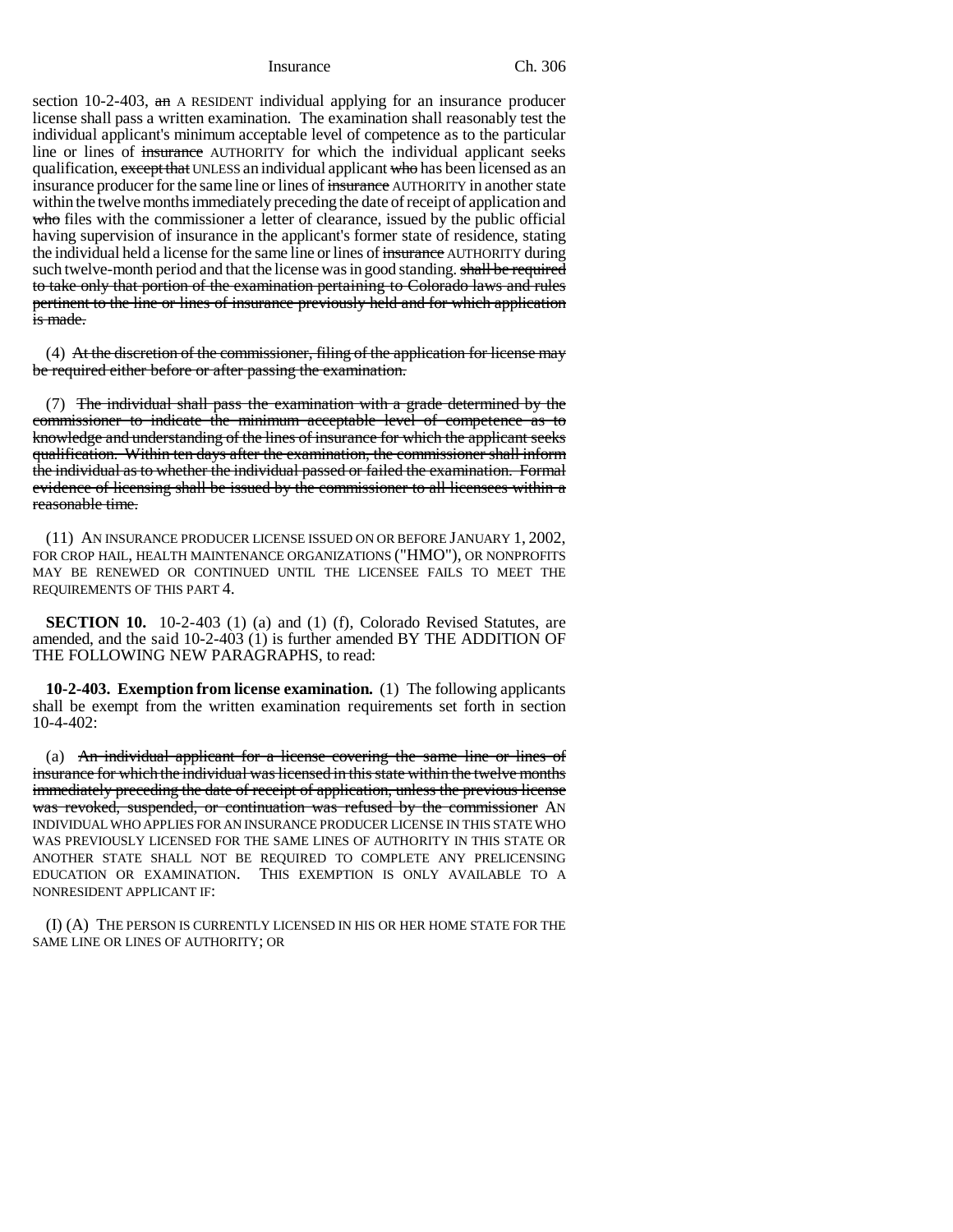(B) THE APPLICATION IS RECEIVED WITHIN TWELVE MONTHS AFTER THE CANCELLATION OF THE APPLICANT'S PREVIOUS LICENSE; AND

(II) (A) THE PRIOR STATE ISSUES A CERTIFICATION THAT, AT THE TIME OF CANCELLATION, THE APPLICANT WAS IN GOOD STANDING IN THAT STATE; OR

(B) THE STATE'S PRODUCER DATABASE RECORDS, MAINTAINED BY THE NATIONAL ASSOCIATION OF INSURANCE COMMISSIONERS OR ITS AFFILIATES OR SUBSIDIARIES, INDICATE THAT THE PRODUCER IS OR WAS LICENSED IN GOOD STANDING FOR THE LINE OF AUTHORITY REQUESTED.

(b.5) A PERSON LICENSED AS AN INSURANCE PRODUCER IN ANOTHER STATE WHO MOVES TO THIS STATE SHALL MAKE APPLICATION WITHIN NINETY DAYS AFTER ESTABLISHING LEGAL RESIDENCE TO BECOME A RESIDENT LICENSEE PURSUANT TO SECTION 10-2-404. NO PRELICENSING EDUCATION OR EXAMINATION SHALL BE REQUIRED OF THAT PERSON TO OBTAIN ANY LINE OF AUTHORITY PREVIOUSLY HELD IN THE PRIOR STATE EXCEPT WHERE THE INSURANCE COMMISSIONER DETERMINES OTHERWISE BY REGULATION.

(f) A licensed life insurance producer applicant for a variable contracts license who is in compliance with the qualification requirement in section 10-2-407.  $\left(2\right)$ .

(g) AN INDIVIDUAL APPLICANT WHO HOLDS THE DESIGNATION OF CHARTERED FINANCIAL CONSULTANT ("CHFC"); EXCEPT THAT SUCH INDIVIDUAL IS NOT EXEMPT FROM THAT PORTION OF THE EXAMINATION PERTAINING TO COLORADO LAWS AND RULES PERTINENT TO LIFE INSURANCE AND HEALTH COVERAGE INSURANCE;

(h) AN INDIVIDUAL APPLICANT WHO HOLDS THE DESIGNATION OF REGISTERED HEALTH UNDERWRITER ("RHU"); EXCEPT THAT SUCH INDIVIDUAL IS NOT EXEMPT FROM THAT PORTION OF THE EXAMINATION PERTAINING TO COLORADO LAWS AND RULES PERTINENT TO LIFE INSURANCE AND HEALTH COVERAGE INSURANCE.

**SECTION 11.** The introductory portion to 10-2-404 (1), 10-2-404 (1) (c), (1) (d), (1) (g), the introductory portion to 10-2-404 (2), and 10-2-404 (2) (c), (2) (d), (2) (e), (2) (f), and (2) (g), Colorado Revised Statutes, are amended, and the said 10-2-404 is further amended BY THE ADDITION OF A NEW SUBSECTION, to read:

**10-2-404. Application for license.** (1) An applicant for an A RESIDENT insurance producer license shall make application on a form specified by the commissioner and shall declare under penalty of refusal, suspension, or revocation of the license that the statements made in the application are true, correct, and complete to the best of the individual's knowledge and belief. Before approving the application, the commissioner shall verify that:

(c) The individual is a resident of this state or is a resident of another state with which a reciprocal agreement or written agreement or arrangement has been entered into by the commissioner AND MEETS THE REQUIREMENTS OF SECTION 10-2-502;

(d) If the individual applicant is a nonresident, such applicant has furnished the commissioner with a current certification of license status pursuant to section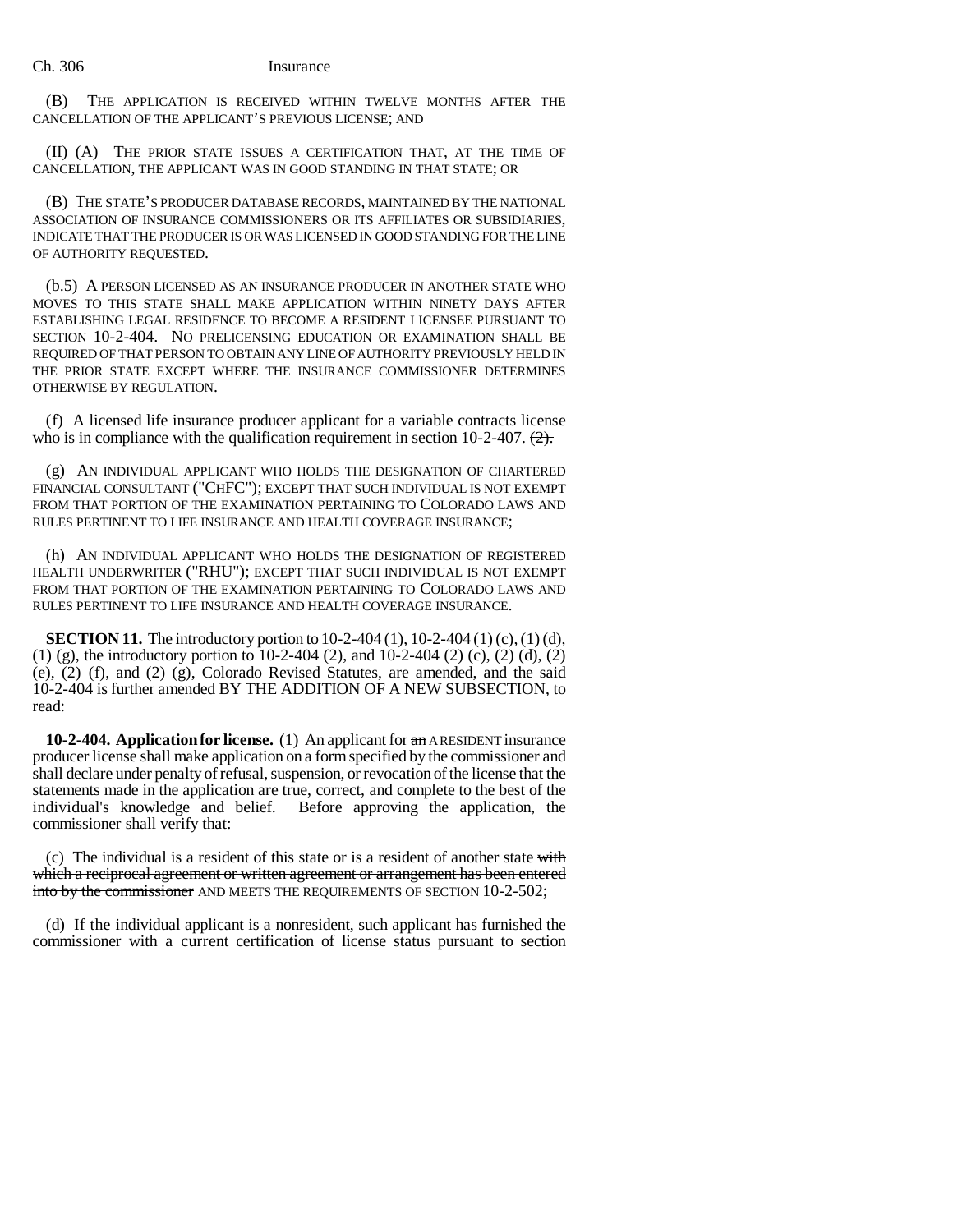$10-2-501$  (1) (a) 10-2-502 (1) (e);

(g) The individual has successfully passed the examination or has satisfied examination qualification requirements for the line or lines of insurance AUTHORITY for which the individual has applied; and

(2) An insurance agency OR BUSINESS ENTITY acting as an insurance producer shall obtain an insurance producer license. The insurance agency shall make Application SHALL BE MADE on a form specified by the commissioner. Before approving the application, the commissioner shall verify that:

(c) The INSURANCE agency OR BUSINESS ENTITY has paid the fees prescribed by the commissioner in accordance with section 10-2-413;

(d) The INSURANCE agency OR BUSINESS ENTITY has designated a licensed officer, partner, or director PRODUCER WHO IS AN OFFICER, PARTNER, OR DIRECTOR responsible for the INSURANCE agency's OR BUSINESS ENTITY'S compliance with the insurance laws and rules of this state;

(e) The INSURANCE agency OR BUSINESS ENTITY has registered with the commissioner the name of each natural person who, as an officer, director, partner, owner, or member of the INSURANCE agency OR BUSINESS ENTITY, is acting as and is licensed as an insurance producer;

(f) The INSURANCE agency OR BUSINESS ENTITY has registered with the commissioner at least one individual who holds a valid insurance producer license for the line or lines of insurance AUTHORITY requested in the application;

(g) If the INSURANCE agency's OR BUSINESS ENTITY'S filing status is nonresident, the INSURANCE agency OR BUSINESS ENTITY has complied with the qualification requirements of section 10-2-502.

(4) EACH INSURER THAT SELLS, SOLICITS, OR NEGOTIATES ANY FORM OF LIMITED LINE CREDIT INSURANCE SHALL PROVIDE TO EACH INDIVIDUAL WHOSE DUTIES WILL INCLUDE SELLING, SOLICITING, OR NEGOTIATING LIMITED LINES CREDIT INSURANCE, A PROGRAM OF INSTRUCTION THAT MAY BE APPROVED BY THE INSURANCE COMMISSIONER.

**SECTION 12.** 10-2-405 (1) (b), Colorado Revised Statutes, is amended to read:

**10-2-405. Residency - individuals - agencies.** (1) The commissioner may qualify an applicant as a resident of this state and shall issue an insurance producer license to any qualified resident person of this state in accordance with the following:

(b) An insurance agency OR BUSINESS ENTITY may qualify as a resident if the agency has its principal office in this state;

**SECTION 13.** 10-2-406 (1), (2) (a), (3), (4), (5), (6), and (7) (a), Colorado Revised Statutes, are amended to read:

**10-2-406. Licensing of agencies.** (1) For the purposes set forth in section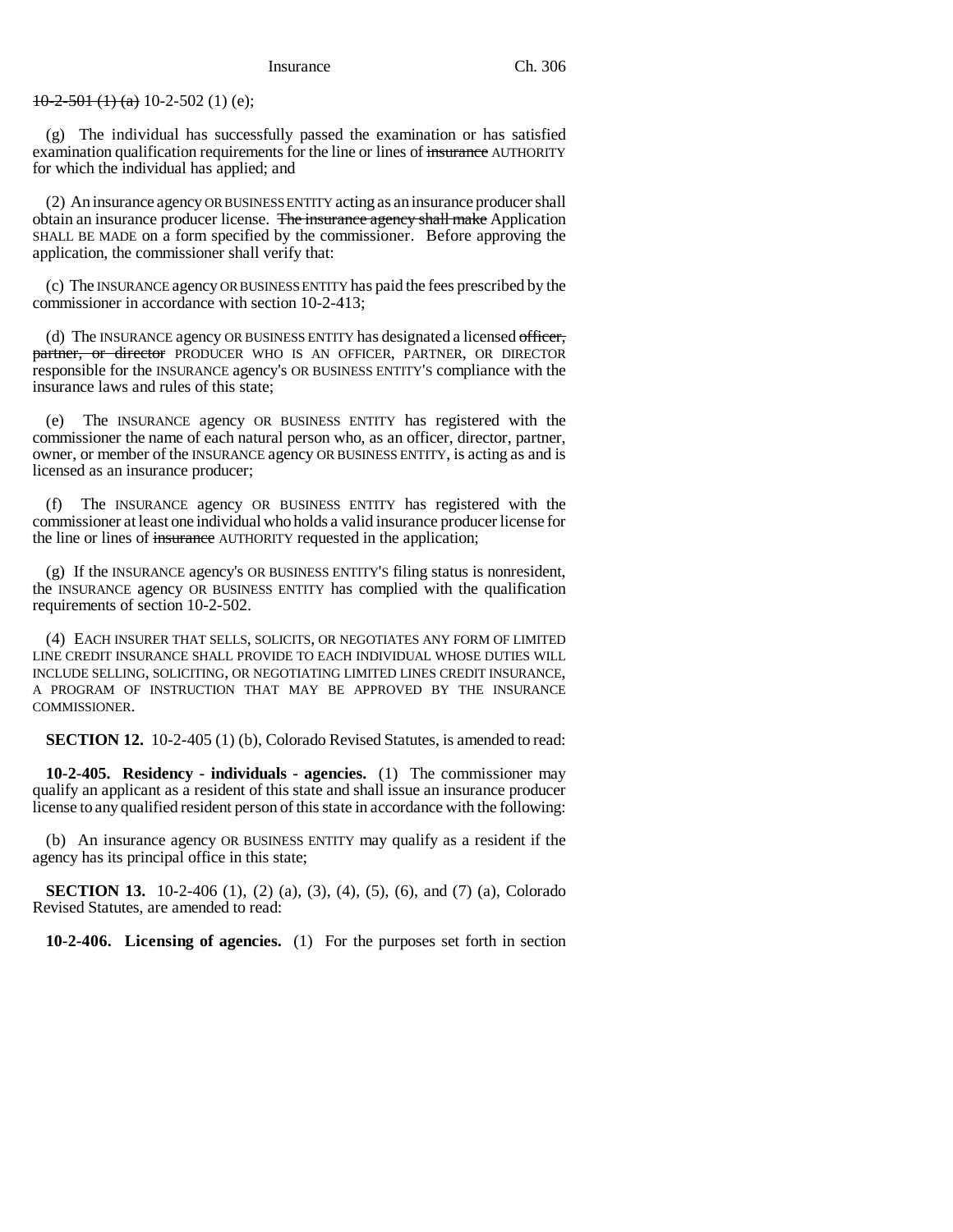10-2-701, an insurance agency OR BUSINESS ENTITY shall be licensed as an insurance producer.

(2) (a) The insurance agency OR BUSINESS ENTITY shall register the name of every natural person who, as a member, officer, director, stockholder, owner, or employee of the agency OR BUSINESS ENTITY, is acting as and is licensed as an insurance producer.

(3) The insurance agency OR BUSINESS ENTITY shall, within ten days, notify the commissioner, on a form prescribed by the commissioner, of every change relative to the licensed individual insurance producers registered and authorized to act as insurance producers for the insurance agency OR BUSINESS ENTITY.

(4) The insurance agency OR BUSINESS ENTITY shall, within ten days, notify the commissioner, on a form prescribed by the commissioner, of any change relative to the INSURANCE agency OR BUSINESS ENTITY name, officers, directors, partners, or owners, to report a merger, or that the INSURANCE agency OR BUSINESS ENTITY has ceased doing business in this state.

(5) When an insurance agency OR BUSINESS ENTITY ceases to do business in this state, the INSURANCE agency OR BUSINESS ENTITY shall return the producer license to the commissioner within ten days after ceasing to do business.

(6) When an insurance agency OR BUSINESS ENTITY changes its principal address to another state, the INSURANCE agency OR BUSINESS ENTITY shall, within ten days, notify the commissioner and return the producer license for cancellation. Relicensing will be subject to the provisions of part 5 of this article.

(7) (a) The insurance agency OR BUSINESS ENTITY shall comply with section 10-2-404.

**SECTION 14.** The introductory portion to 10-2-407 (1) and 10-2-407 (1) (a), (1)  $(b)$ ,  $(1)$   $(c)$ ,  $(1)$   $(d)$ ,  $(1)$   $(e)$ ,  $(1)$   $(g)$ ,  $(1)$   $(h)$ ,  $(1)$   $(l)$ ,  $(1)$   $(m)$ , and  $(2)$ , Colorado Revised Statutes, are amended, and the said 10-2-407 (1) is further amended BY THE ADDITION OF THE FOLLOWING NEW PARAGRAPHS, to read:

**10-2-407. License - definitions of lines of insurance - authority.** (1) UNLESS DENIED LICENSURE PURSUANT TO SECTION 10-2-801 OR 12-7-106, C.R.S., A PERSON WHO HAS MET THE REQUIREMENTS OF SECTIONS 10-2-401, 10-2-404, 12-7-102, OR 12-7-103, C.R.S., MAY BE ISSUED AN INSURANCE PRODUCER LICENSE. An insurance producer may receive qualification for a single license to include one or more of the following lines OF AUTHORITY:

(a) "Life" WHICH MEANS INSURANCE COVERAGE ON HUMAN LIVES THAT:

(I) SHALL INCLUDE BENEFITS OF ENDOWMENT AND ANNUITIES; AND

(II) MAY INCLUDE BENEFITS FOR:

(A) THE EVENT OF DEATH OR DISMEMBERMENT BY ACCIDENT; AND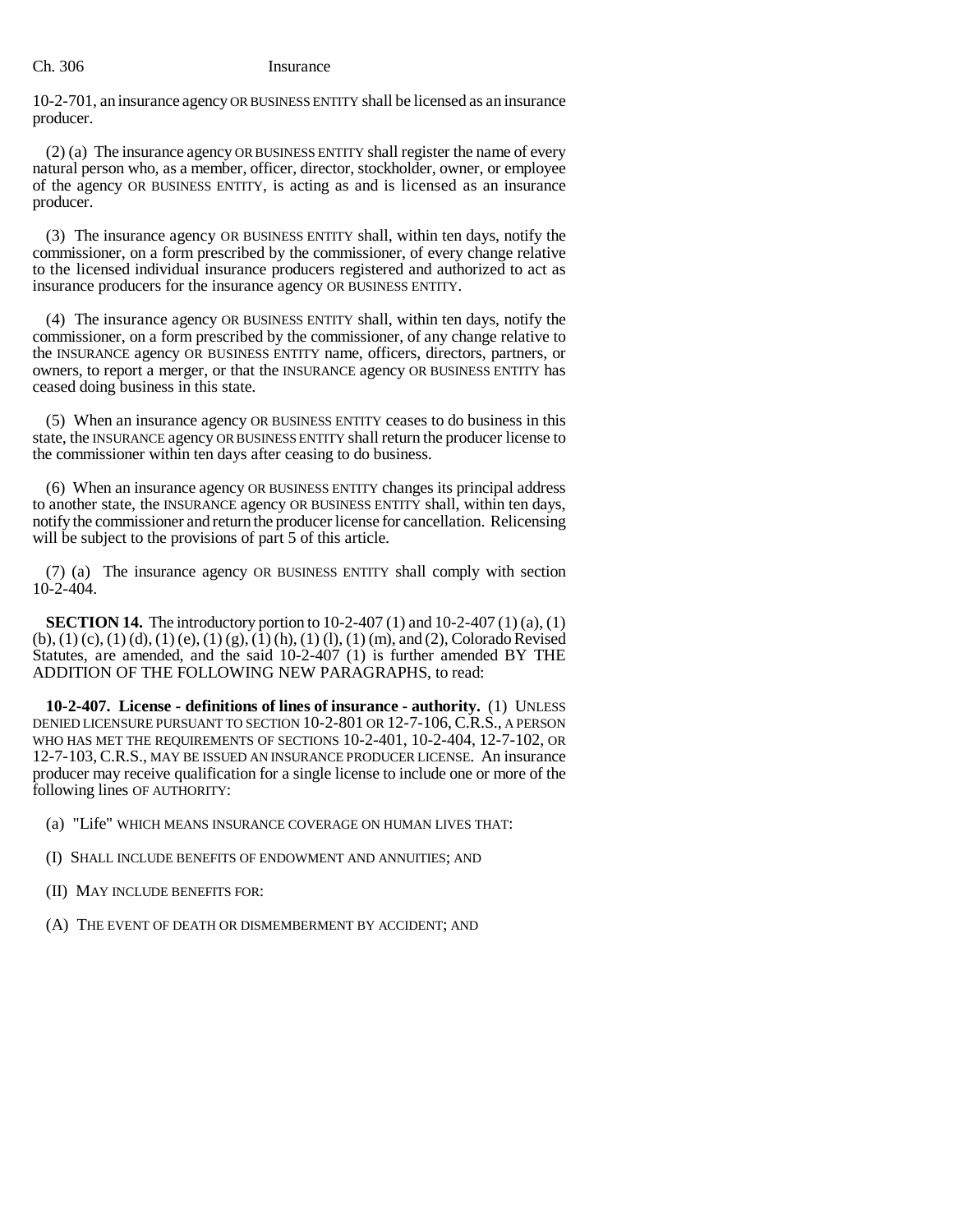(B) DISABILITY INCOME;

(b) "ACCIDENT AND health coverage" WHICH MEANS INSURANCE COVERAGE FOR SICKNESS, BODILY INJURY, OR ACCIDENTAL DEATH AND THAT MAY INCLUDE BENEFITS FOR DISABILITY INCOME;

(c) "VARIABLE life and variable contracts ANNUITY PRODUCTS", WHICH MEANS INSURANCE COVERAGE PROVIDED UNDER VARIABLE LIFE INSURANCE CONTRACTS AND VARIABLE ANNUITIES;

(d) "Property" WHICH MEANS INSURANCE COVERAGE FOR THE DIRECT OR CONSEQUENTIAL LOSS OR DAMAGE TO PROPERTY OF EVERY KIND;

(e) "Casualty" WHICH MEANS INSURANCE COVERAGE AGAINST LEGAL LIABILITY, INCLUDING THAT FOR DEATH, INJURY, OR DISABILITY OR DAMAGE TO REAL OR PERSONAL PROPERTY;

(g) LIMITED LINES credit INSURANCE;

(h) Crop hail; EXCEPT THAT NO PERSON SHALL BE ISSUED A NEW LICENSE FOR THIS INDIVIDUAL LINE OF AUTHORITY ON OR AFTER JANUARY 1, 2002, PURSUANT TO SECTION 10-2-402;

(l) Health maintenance organizations ("HMO"); EXCEPT THAT NO PERSON SHALL BE ISSUED A NEW LICENSE FOR THIS INDIVIDUAL LINE OF AUTHORITY ON OR AFTER JANUARY 1, 2002, PURSUANT TO SECTION 10-2-402;

(m) Nonprofits; EXCEPT THAT NO PERSON SHALL BE ISSUED A NEW LICENSE FOR THIS INDIVIDUAL LINE OF AUTHORITY ON OR AFTER JANUARY 1, 2002, PURSUANT TO SECTION 10-2-402;

(n) "PERSONAL LINES" WHICH MEANS PROPERTY AND CASUALTY INSURANCE SOLD TO INDIVIDUALS AND FAMILIES FOR PRIMARILY NONCOMMERCIAL PURPOSES; OR

(o) ANY OTHER LINE OF INSURANCE PERMITTED UNDER STATE LAW OR REGULATION.

(2) An individual life insurance producer applying for license qualification to include variable contracts shall furnish evidence to the commissioner that he or she is registered with the national association of security dealers or the United States securities commission and, in addition, shall qualify on such examination as may be prescribed by the commissioner. Life insurance producers not so qualified shall not solicit the sale of variable contracts.

**SECTION 15.** 10-2-408 (6), Colorado Revised Statutes, is amended, and the said 10-2-408 is further amended BY THE ADDITION OF A NEW SUBSECTION, to read:

**10-2-408. License - contents - continuation due date.** (6) Any person who is a resident of the state of Colorado and holds EITHER a Colorado insurance producer license, A RESIDENT SURPLUS LINES LICENSE, OR THE EQUIVALENT ISSUED BY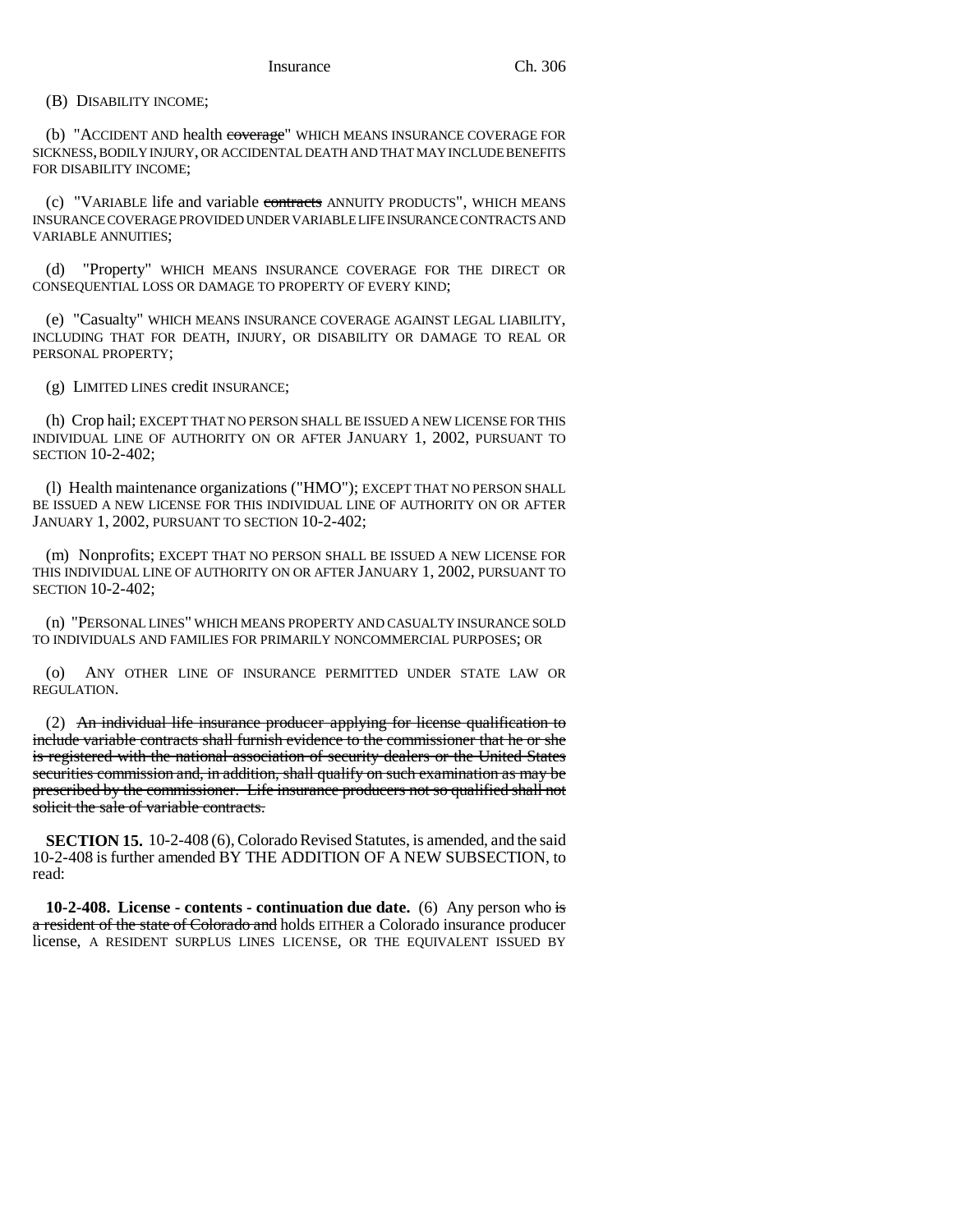ANOTHER STATE OR TERRITORY THAT OFFERS COLORADO SURPLUS LINES PRODUCERS' NONRESIDENT LICENSES ON A RECIPROCAL BASIS and is deemed by the commissioner to be competent and trustworthy may be licensed as a surplus line producer Prior to issuance of the license, the applicant shall file with the commissioner, and thereafter for as long as the license remains in effect shall keep in force, evidence of a savings account, deposit, or certificate of deposit meeting the requirements of section 11-35-101, C.R.S., or a bond in favor of the state of Colorado in the penal sum of twenty-five thousand dollars, with authorized corporate sureties approved by the commissioner, conditioned UPON THE CONDITION that the producer will SHALL conduct business under the license in accordance with the provisions of this article and will SHALL promptly remit the taxes provided by section  $10-5-111$ . No such bond shall be terminated unless written notice thereof is filed with the commissioner at least thirty days prior to the specified date of termination.

(7) A LICENSED INSURANCE PRODUCER WHO FAILS TO COMPLY WITH LICENSE CONTINUATION OR RENEWAL PROCEDURES DUE TO MILITARY SERVICE, LONG-TERM MEDICAL DISABILITY, OR ANY OTHER CONDITION THE COMMISSIONER DEEMS APPROPRIATE, MAY REQUEST A WAIVER OF THOSE PROCEDURES. THE PRODUCER MAY ALSO REQUEST A WAIVER OF ANY EXAMINATION REQUIREMENT OR ANY OTHER FINE OR SANCTION IMPOSED FOR FAILURE TO COMPLY WITH CONTINUATION OR RENEWAL PROCEDURES.

**SECTION 16. Repeal.** 10-2-409 (2), Colorado Revised Statutes, is repealed as follows:

**10-2-409. License - amendment - reissuance.** (2) A fee, prescribed by the commissioner in accordance with section 10-2-413, shall accompany the request to amend and issue an amended license.

**SECTION 17.** The introductory portion to 10-2-410 (1) and 10-2-410 (1) (c), Colorado Revised Statutes, are amended, and the said 10-2-410 is further amended BY THE ADDITION OF A NEW SUBSECTION, to read:

**10-2-410. Temporary licensing.** (1) The commissioner may issue A temporary license authority to an individual to act as an insurance producer for a period not to exceed ninety ONE HUNDRED EIGHTY days, without requiring an examination, if the commissioner deems that such temporary license authority is necessary for the servicing of an insurance business in the following cases:

(c) To a member, employee, or officer of a licensed insurance agency OR BUSINESS ENTITY, LICENSED AS AN INSURANCE producer upon the death or disability of an individual designated in or registered as to the agency OR BUSINESS ENTITY license;

(2) THE COMMISSIONER MAY, BY ORDER, LIMIT THE AUTHORITY OF ANY TEMPORARY LICENSEE IN ANY WAY DEEMED NECESSARY TO PROTECT INSUREDS AND THE PUBLIC. THE COMMISSIONER MAY REQUIRE THE TEMPORARY LICENSEE TO HAVE A SUITABLE SPONSOR WHO IS A LICENSED PRODUCER OR INSURER AND WHO ASSUMES RESPONSIBILITY FOR ALL ACTS OF THE TEMPORARY LICENSEE. THE COMMISSIONER MAY IMPOSE OTHER REQUIREMENTS DESIGNED TO PROTECT INSUREDS AND THE PUBLIC. THE COMMISSIONER MAY, BY ORDER, REVOKE A TEMPORARY LICENSE IF THE INTEREST OF INSUREDS OR THE PUBLIC ARE ENDANGERED. A TEMPORARY LICENSE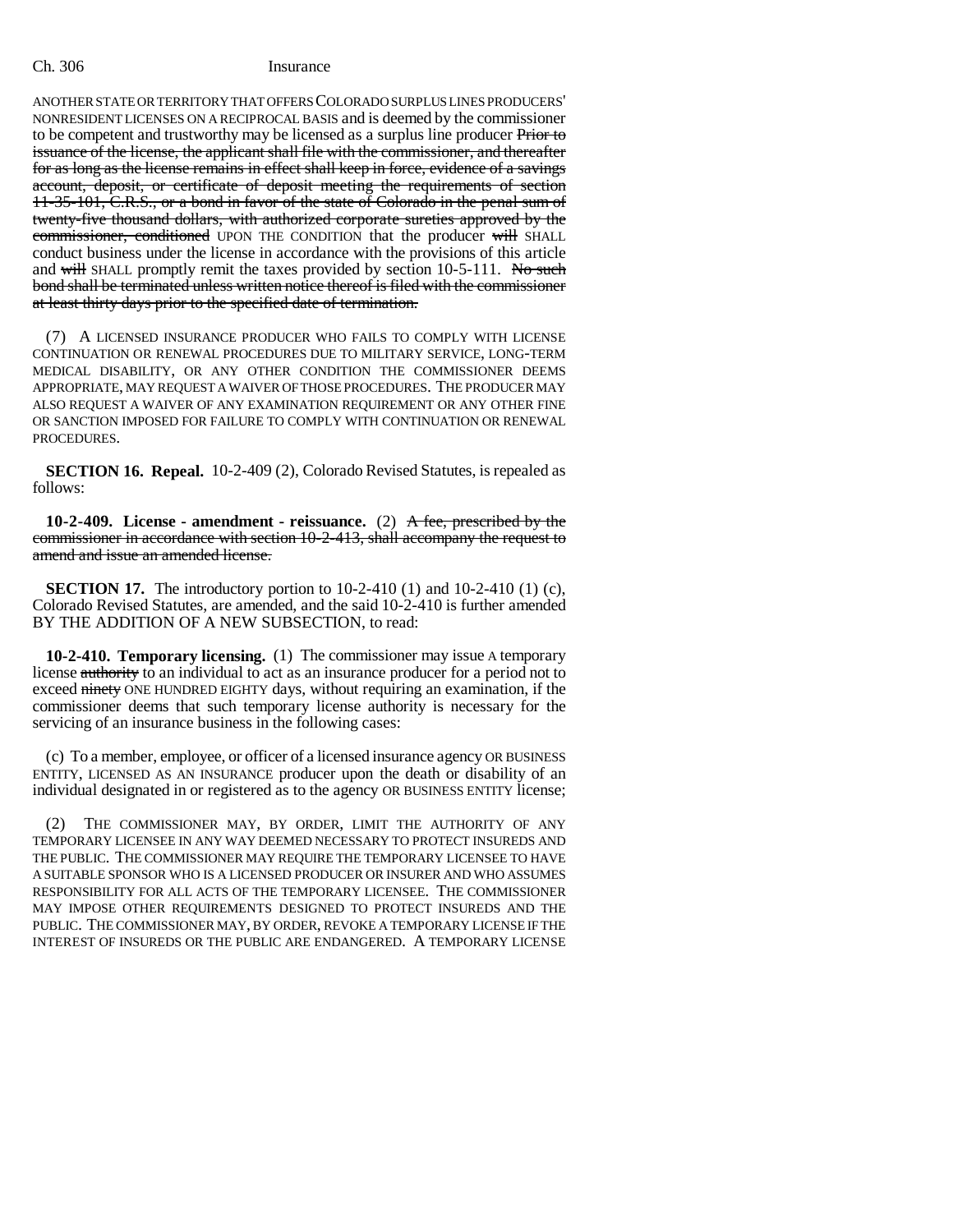MAY NOT CONTINUE AFTER THE OWNER OR THE PERSONAL REPRESENTATIVE DISPOSES OF THE BUSINESS.

**SECTION 18.** 10-2-411, Colorado Revised Statutes, is amended to read:

**10-2-411. Duplicate license.** The commissioner may issue a duplicate license to any actively licensed insurance producer if such producer's license is lost, stolen, or destroyed upon an affidavit by the producer in a form prescribed and furnished by the commissioner concerning the facts of such loss, theft, or destruction. and upon payment of the fee prescribed in section 10-2-413 for the issuance of a duplicate license.

**SECTION 19.** 10-2-412, Colorado Revised Statutes, is amended to read:

**10-2-412. Change of address - notification.** (1) Individual and insurance agency producer licensees shall inform the commissioner in writing, in a form furnished PRESCRIBED by the commissioner, of any change of address within thirty days of AFTER the change.

(2) Failure of any licensee to inform the commissioner of any change to the licensee's address of record or residence address shall be grounds for the assessment of a penalty. fee prescribed by the commissioner in accordance with section  $10-2-413.$ 

**SECTION 20.** 10-2-413 (1), Colorado Revised Statutes, is amended to read:

**10-2-413. Fees.** (1) The commissioner shall, by rule, set reasonable fees for the following: AND PENALTIES FOR THE FOLLOWING:

- (a) Insurance producer license; AND
- (b) Continuation of license.
- (c) Continuation of license late filing penalty fee;
- (d) License reflecting amended lines of insurance;
- (e) Duplicate license;
- (f) Amended license (other than for addition or deletion of lines of insurance);
- (g) Temporary authority;
- (h) License examination;
- (i) Certification of license status;
- (j) Letter of clearance;
- (k) Registration of prelicensure education course;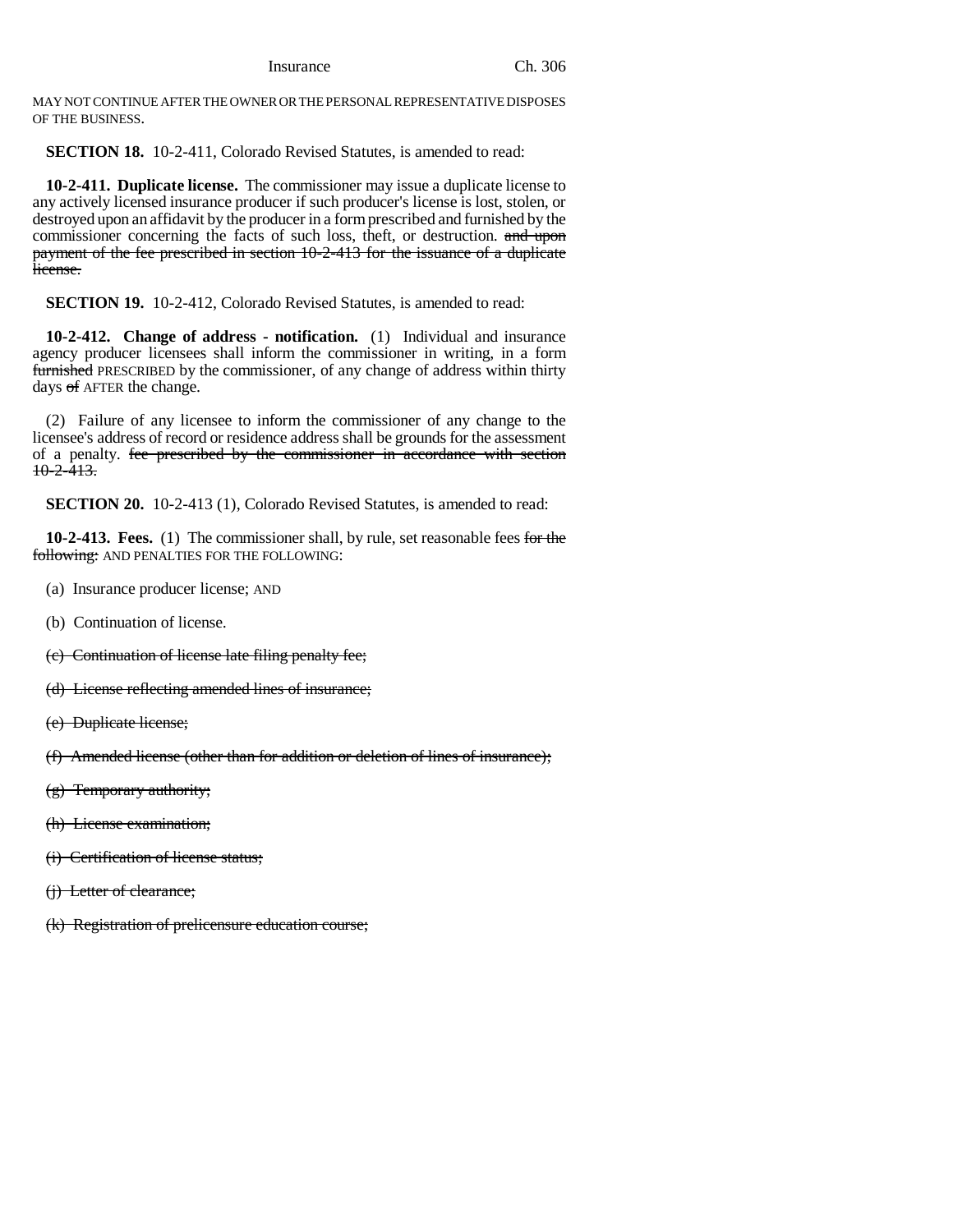(l) Renewal or continuation of prelicensure course;

(m) Registration of trade name or assumed name;

(n) Registration of the name of a natural person authorized to act as an insurance producer for an insurance agency licensee;

 $(0)$  and  $(p)$  Repealed.

(q) Penalty for failure to inform commissioner of change of address;

(r) Repealed.

(s) Prelicensing education cash fund fee;

(t) Registration of a continuing education course or program;

(u) Renewal of registration of a continuing education course or program.

**SECTION 21.** 10-2-414, Colorado Revised Statutes, is amended to read:

**10-2-414. Additional lines of authority - application for license.** An insurance producer licensee requesting licensure for any additional line or lines of insurance AUTHORITY shall comply with the requirements of section 10-2-404. Upon receipt of the application filing, any supporting documents as required by section 10-2-404, and the applicable fee, the commissioner may issue a replacement license to include the additional lines.

**SECTION 22.** 10-2-416, Colorado Revised Statutes, is RECREATED AND REENACTED, WITH AMENDMENTS, to read:

**10-2-416. Notification to the commissioner of termination.** (1) **Termination for cause.** AN INSURER OR AUTHORIZED REPRESENTATIVE OF THE INSURER THAT TERMINATES EMPLOYMENT, A CONTRACT, OR OTHER INSURANCE BUSINESS RELATIONSHIP WITH A PRODUCER SHALL NOTIFY THE COMMISSIONER WITHIN THIRTY DAYS FOLLOWING THE EFFECTIVE DATE OF THE TERMINATION, USING A FORMAT PRESCRIBED BY THE COMMISSIONER, IF THE REASON FOR TERMINATION IS ONE OF THE REASONS SET FORTH IN THIS ARTICLE AND ARTICLE 3 OF THIS TITLE, OR THE INSURER HAS KNOWLEDGE THE PRODUCER WAS FOUND BY A COURT, GOVERNMENT BODY, OR SELF-REGULATORY ORGANIZATION AUTHORIZED BY LAW TO HAVE ENGAGED IN ANY OF THE ACTIVITIES IN THIS ARTICLE AND ARTICLE 3 OF THIS TITLE. UPON THE WRITTEN REQUEST OF THE COMMISSIONER, THE INSURER SHALL PROVIDE ADDITIONAL INFORMATION, DOCUMENTS, RECORDS, OR OTHER DATA PERTAINING TO THE TERMINATION OR ACTIVITY OF THE PRODUCER.

(2) **Ongoing notification requirement.** THE INSURER OR THE AUTHORIZED REPRESENTATIVE OF THE INSURER SHALL PROMPTLY NOTIFY THE COMMISSIONER, IN A FORMAT PRESCRIBED BY THE COMMISSIONER, IF, UPON FURTHER REVIEW OR INVESTIGATION, THE INSURER DISCOVERS ADDITIONAL INFORMATION THAT WOULD HAVE BEEN REPORTABLE TO THE COMMISSIONER PURSUANT TO SUBSECTION (1) OF THIS SECTION HAD THE INSURER KNOWN OF ITS EXISTENCE.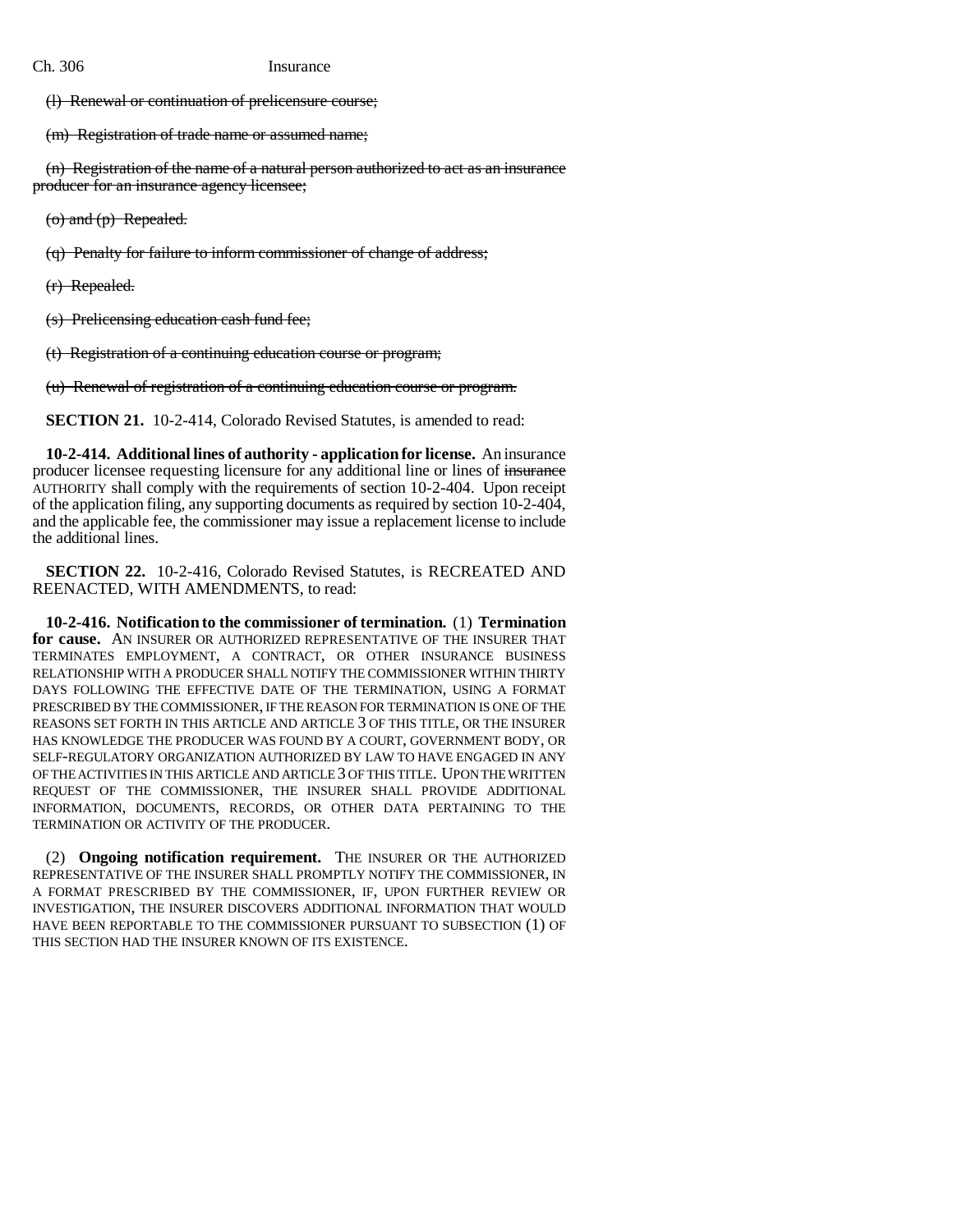(3) **Copy of notification to be provided to producer.** A COPY OF THE NOTIFICATION PURSUANT TO THIS SUBSECTION (3) SHALL BE PROVIDED TO THE PRODUCER PURSUANT TO THE FOLLOWING REQUIREMENTS:

(a) WITHIN FIFTEEN DAYS AFTER MAKING THE NOTIFICATION REQUIRED BY SUBSECTIONS (1) AND (2) OF THIS SECTION, THE INSURER SHALL MAIL A COPY OF THE NOTIFICATION TO THE PRODUCER AT THE PRODUCER'S LAST-KNOWN ADDRESS. IF THE PRODUCER IS TERMINATED FOR CAUSE AS LISTED IN SECTION 10-2-801, THE INSURER SHALL PROVIDE A COPY OF THE NOTIFICATION TO THE PRODUCER AT THE PRODUCER'S LAST-KNOWN ADDRESS BY CERTIFIED MAIL, RETURN RECEIPT REQUESTED AND POSTAGE PREPAID, OR BY OVERNIGHT DELIVERY USING A NATIONALLY RECOGNIZED CARRIER.

(b) WITHIN THIRTY DAYS AFTER THE PRODUCER HAS RECEIVED THE ORIGINAL OR ADDITIONAL NOTIFICATION, THE PRODUCER MAY FILE WRITTEN COMMENTS CONCERNING THE SUBSTANCE OF THE NOTIFICATION WITH THE COMMISSIONER. THE PRODUCER SHALL, BY THE SAME MEANS, SIMULTANEOUSLY SEND A COPY OF THE COMMENTS TO THE REPORTING INSURER, AND THE COMMENTS SHALL BECOME A PART OF THE COMMISSIONER'S FILE AND ACCOMPANY EVERY COPY OF A REPORT DISTRIBUTED OR DISCLOSED FOR ANY REASON ABOUT THE PRODUCER AS PERMITTED UNDER SUBSECTION (5) OF THIS SECTION.

(4) **Immunities.** (a) IN THE ABSENCE OF WILFUL AND WANTON BEHAVIOR, AN INSURER, THE AUTHORIZED REPRESENTATIVE OF THE INSURER, A PRODUCER, THE COMMISSIONER, OR AN ORGANIZATION OF WHICH THE COMMISSIONER IS A MEMBER AND THAT COMPILES THE INFORMATION AND MAKES IT AVAILABLE TO OTHER COMMISSIONERS OR REGULATORY OR LAW ENFORCEMENT AGENCIES SHALL NOT BE SUBJECT TO CIVIL LIABILITY, AND A CIVIL CAUSE OF ACTION OF ANY NATURE SHALL NOT ARISE AGAINST THESE ENTITIES OR THEIR RESPECTIVE AGENTS OR EMPLOYEES, AS A RESULT OF ANY STATEMENT OR INFORMATION REQUIRED BY OR PROVIDED PURSUANT TO THIS SECTION OR ANY INFORMATION RELATING TO ANY STATEMENT THAT MAY BE REQUESTED IN WRITING BY THE COMMISSIONER, FROM AN INSURER OR PRODUCER OR A STATEMENT BY A TERMINATING INSURER OR PRODUCER TO AN INSURER OR PRODUCER LIMITED SOLELY AND EXCLUSIVELY TO WHETHER A TERMINATION FOR CAUSE UNDER THIS PARAGRAPH (a) WAS REPORTED TO THE COMMISSIONER, IF THE PROPRIETY OF ANY TERMINATION FOR CAUSE UNDER SUBSECTION (1) OF THIS SECTION IS CERTIFIED IN WRITING BY AN OFFICER OR AUTHORIZED REPRESENTATIVE OF THE INSURER OR PRODUCER TERMINATING THE RELATIONSHIP.

(b) PARAGRAPH (a) OF THIS SUBSECTION (4) SHALL NOT ABROGATE OR MODIFY ANY EXISTING STATUTORY OR COMMON LAW PRIVILEGES OR IMMUNITIES.

(5) **Confidentiality.** (a) (I) EXCEPT AS PROVIDED IN PARAGRAPH (e) OF THIS SUBSECTION (5), ANY DOCUMENTS, MATERIALS, OR OTHER INFORMATION IN THE CONTROL OR POSSESSION OF THE DIVISION OF INSURANCE THAT IS FURNISHED BY AN INSURER, PRODUCER, OR EMPLOYEE OR AGENT THEREOF ACTING ON BEHALF OF THE INSURER OR PRODUCER, OR OBTAINED BY THE COMMISSIONER IN AN INVESTIGATION PURSUANT TO THIS SECTION, SHALL NOT BE SUBJECT TO ARTICLE 72 OF TITLE 24, C.R.S.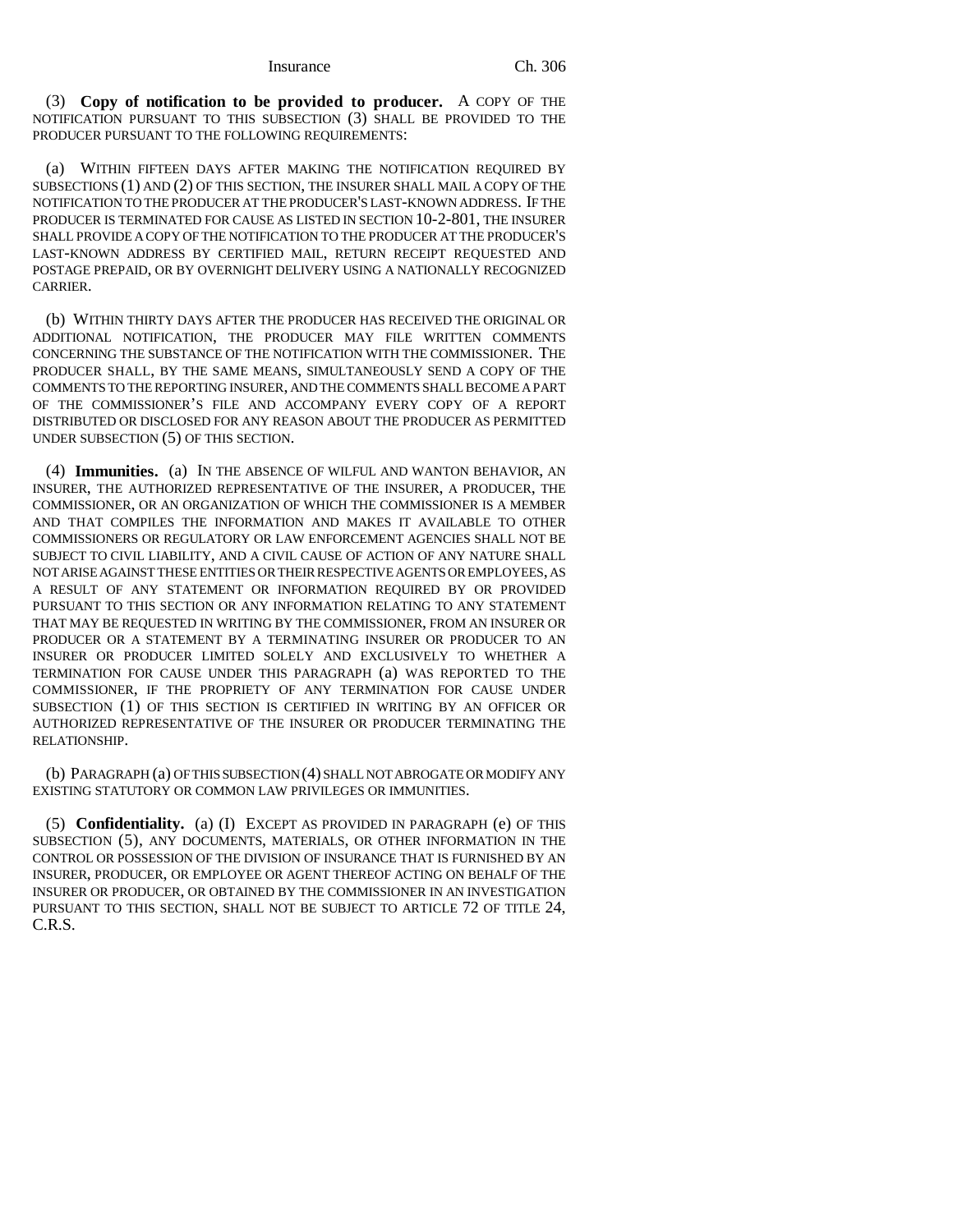(II) THE COMMISSIONER IS AUTHORIZED TO USE THE DOCUMENTS, MATERIALS, OR OTHER INFORMATION IN THE FURTHERANCE OF ANY REGULATORY OR LEGAL ACTION BROUGHT AS A PART OF THE COMMISSIONER'S DUTIES.

(b) NEITHER THE COMMISSIONER NOR ANY PERSON WHO RECEIVED DOCUMENTS, MATERIALS, OR OTHER INFORMATION WHILE ACTING UNDER THE AUTHORITY OF THE COMMISSIONER SHALL BE REQUIRED TO TESTIFY IN ANY PRIVATE CIVIL ACTION CONCERNING ANY CONFIDENTIAL DOCUMENTS, MATERIALS, OR INFORMATION SUBJECT TO PARAGRAPH (a) OF THIS SUBSECTION (5).

(c) IN ORDER TO ASSIST IN THE PERFORMANCE OF THE COMMISSIONER'S DUTIES UNDER THIS ARTICLE, THE COMMISSIONER, IF THE RECIPIENT AGREES TO MAINTAIN THE CONFIDENTIALITY AND PRIVILEGED STATUS OF THE DOCUMENT, MATERIAL, OR OTHER INFORMATION, AND HAS THE AUTHORITY TO DO SO, MAY:

(I) SHARE DOCUMENTS, MATERIALS, OR OTHER INFORMATION, INCLUDING THE DOCUMENTS, MATERIALS, OR INFORMATION SUBJECT TO PARAGRAPH (a) OF THIS SUBSECTION (5), WITH ANY OF THE FOLLOWING:

(A) OTHER STATE, FEDERAL, AND INTERNATIONAL REGULATORY AGENCIES;

(B) THE NATIONAL ASSOCIATION OF INSURANCE COMMISSIONERS OR ITS AFFILIATES OR SUBSIDIARIES; AND

(C) STATE, FEDERAL, AND INTERNATIONAL LAW ENFORCEMENT AUTHORITIES.

(II) RECEIVE DOCUMENTS, MATERIALS, OR INFORMATION, INCLUDING OTHERWISE CONFIDENTIAL AND PRIVILEGED DOCUMENTS, MATERIALS, OR INFORMATION, FROM THE NATIONAL ASSOCIATION OF INSURANCE COMMISSIONERS, ITS AFFILIATES OR SUBSIDIARIES, AND REGULATORY AND LAW ENFORCEMENT OFFICIALS OF OTHER FOREIGN OR DOMESTIC JURISDICTIONS, AND SHALL MAINTAIN AS CONFIDENTIAL OR PRIVILEGED ANY DOCUMENT, MATERIAL, OR INFORMATION RECEIVED WITH THE UNDERSTANDING THAT IT IS CONFIDENTIAL OR PRIVILEGED UNDER THE LAWS OF THE JURISDICTION THAT IS THE SOURCE OF THE DOCUMENT, MATERIAL, OR INFORMATION; AND

(III) ENTER INTO AGREEMENTS GOVERNING SHARING AND USE OF INFORMATION CONSISTENT WITH THIS SUBSECTION (5).

(d) NO WAIVER OF ANY APPLICABLE PRIVILEGE OR CLAIM OF CONFIDENTIALITY IN THE DOCUMENTS, MATERIALS, OR INFORMATION SHALL OCCUR AS A RESULT OF DISCLOSURE TO THE COMMISSIONER UNDER THIS SECTION OR AS A RESULT OF SHARING AS AUTHORIZED IN PARAGRAPH (c) OF THIS SUBSECTION (5).

(e) NOTHING IN THIS ARTICLE SHALL PRECLUDE THE COMMISSIONER OR THE COMMISSIONER'S DESIGNEE FROM RELEASING FINAL DISCIPLINARY ACTIONS OR CLOSED FILES, INCLUDING THOSE PORTIONS OF THE RECORD PERTAINING TO FOR CAUSE TERMINATIONS THAT SHALL BE OPEN TO PUBLIC INSPECTION PURSUANT TO ARTICLE 72 OF TITLE 24, C.R.S., AND TO A DATABASE OR OTHER CLEARINGHOUSE SERVICE MAINTAINED BY THE NATIONAL ASSOCIATION OF INSURANCE COMMISSIONERS OR ITS AFFILIATES OR SUBSIDIARIES.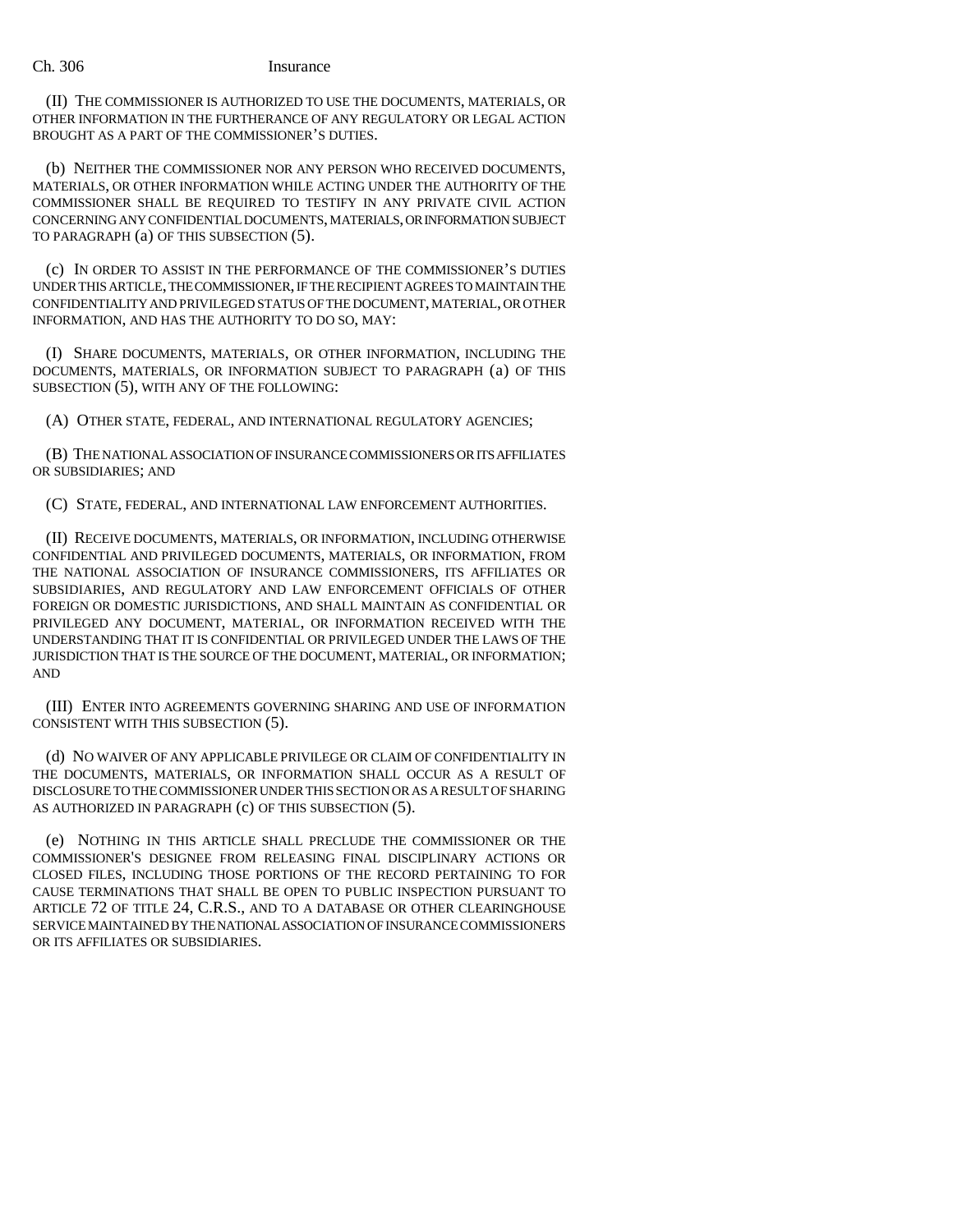(f) NOTHING IN THIS ARTICLE SHALL PRECLUDE THE COMMISSIONER OR THE COMMISSIONER'S DESIGNEE FROM DISCLOSING ANY INFORMATION OBTAINED PURSUANT TO THE PROVISIONS OF THIS ARTICLE TO ANY STATE, FEDERAL, OR INTERNATIONAL LAW ENFORCEMENT AGENCY FOR USE IN ANY CRIMINAL OR CIVIL INVESTIGATION OR PROSECUTION, NOR SHALL ANY SUCH INFORMATION BE CONSIDERED PRIVILEGED AND CONFIDENTIAL IN ANY CRIMINAL OR CIVIL MATTER, INVESTIGATION, OR PROSECUTION BY A GOVERNMENT AGENCY, EXCEPT AS PROVIDED IN PART 3 OF ARTICLE 72 OF TITLE 24, C.R.S.

(g) NOTHING IN THIS ARTICLE SHALL PRECLUDE THE COMMISSIONER OR THE COMMISSIONER'S DESIGNEE FROM DISCLOSING ANY INFORMATION OBTAINED OR DEVELOPED PURSUANT TO THE PROVISIONS OF THIS ARTICLE FOR USE IN ANY PRIVATE CIVIL MATTER, NOR SHALL ANY SUCH INFORMATION BE CONSIDERED PRIVILEGED OR CONFIDENTIAL, EXCEPT AS PROVIDED IN PART 3 OF ARTICLE 72 OF TITLE 24, C.R.S. ANY PARTY IN INTEREST MAY REQUEST THE COMMISSIONER OR THE COMMISSIONER'S DESIGNEE TO FIND THAT DISCLOSURE OF SUCH INFORMATION IN ANY PRIVATE CIVIL MATTER SHALL CAUSE SUBSTANTIAL INJURY TO THE PUBLIC INTEREST. IF THE COMMISSIONER FINDS THAT DISCLOSURE SHALL CAUSE SUBSTANTIAL INJURY TO THE PUBLIC INTEREST, THE COMMISSIONER OR THE COMMISSIONER'S DESIGNEE MAY APPLY TO THE DISTRICT COURT FOR AN ORDER PERMITTING RESTRICTIONS ON DISCLOSURE AS AUTHORIZED BY SECTION 24-72-204 (6), C.R.S.

(6) **Penalties for failing to report.** AN INSURER, THE AUTHORIZED REPRESENTATIVE OF THE INSURER, OR PRODUCER THAT FAILS TO REPORT AS REQUIRED UNDER THE PROVISIONS OF THIS SECTION OR THAT IS FOUND TO HAVE REPORTED WITH ACTUAL MALICE BY A COURT OF COMPETENT JURISDICTION, MAY, AFTER NOTICE AND HEARING, HAVE THE PRODUCER'S LICENSE OR INSURER'S CERTIFICATE OF AUTHORITY SUSPENDED OR REVOKED AND MAY BE FINED IN ACCORDANCE WITH SECTIONS 10-2-804 (4) AND 10-3-1108.

**SECTION 23.** 10-2-501, Colorado Revised Statutes, is REPEALED AND REENACTED, WITH AMENDMENTS, to read:

**10-2-501. Reciprocity.** (1) THE COMMISSIONER SHALL WAIVE ANY REQUIREMENTS FOR A NONRESIDENT LICENSE APPLICANT WITH A VALID LICENSE FROM THE APPLICANT'S HOME STATE, EXCEPT THOSE REQUIREMENTS IMPOSED BY SECTION 10-2-502, IF THE APPLICANT'S HOME STATE AWARDS NONRESIDENT LICENSES TO RESIDENTS OF THIS STATE ON THE SAME BASIS.

(2) A NONRESIDENT PRODUCER'S SATISFACTION OF A NONPRODUCER'S HOME STATE'S CONTINUING EDUCATION REQUIREMENTS FOR LICENSED INSURANCE PRODUCERS SHALL CONSTITUTE SATISFACTION OF THIS STATE'S CONTINUING EDUCATION REQUIREMENTS IF THE NONRESIDENT PRODUCER'S HOME STATE RECOGNIZES THE SATISFACTION OF ITS CONTINUING EDUCATION REQUIREMENTS IMPOSED UPON PRODUCERS FROM THIS STATE ON THE SAME BASIS.

**SECTION 24.** 10-2-502 (1), (2), and (3), Colorado Revised Statutes, are amended, and the said 10-2-502 is further amended BY THE ADDITION OF THE FOLLOWING NEW SUBSECTIONS, to read:

**10-2-502. Nonresident licensing - qualification.** (1) EXCEPT FOR INDIVIDUALS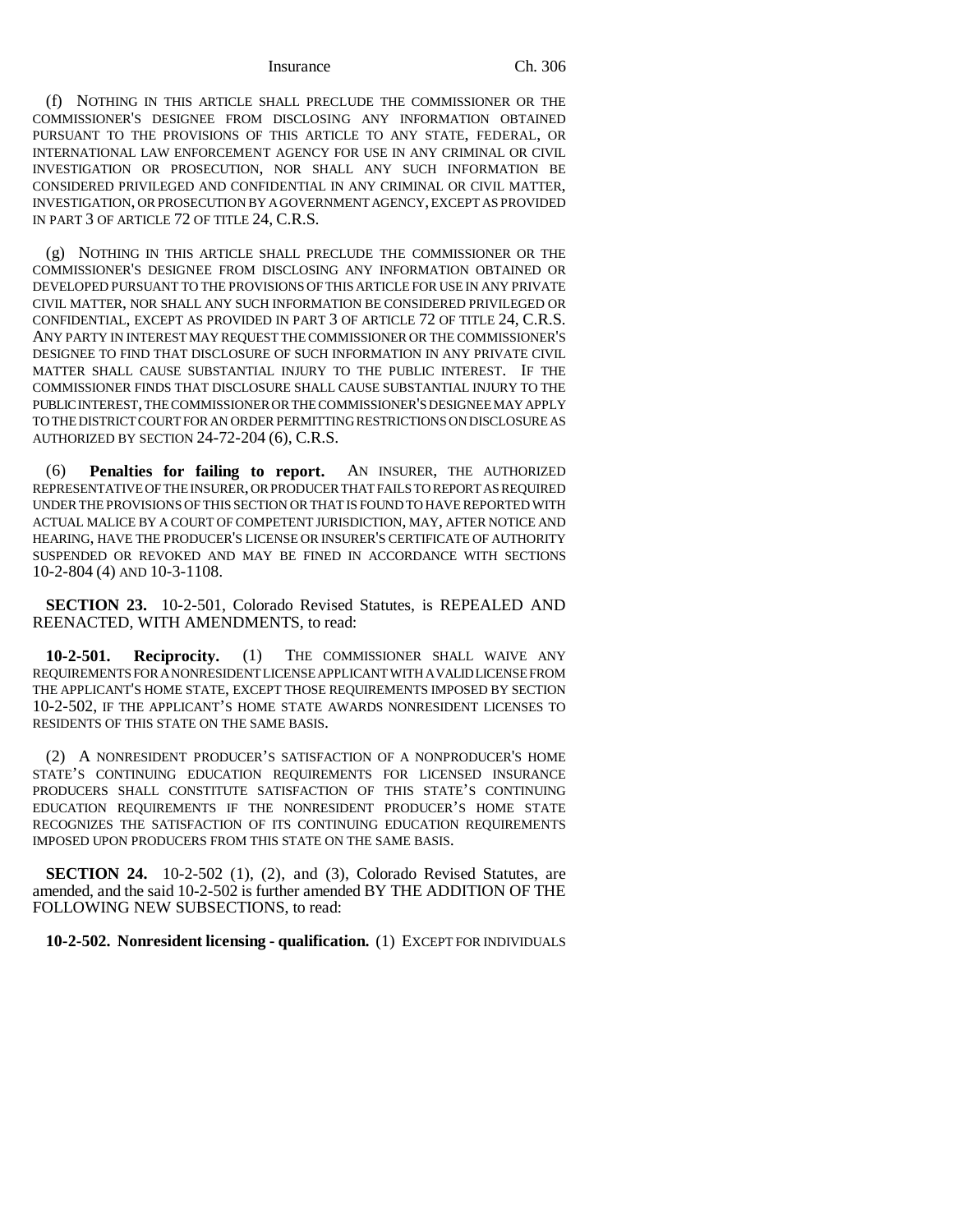OR ENTITIES WRITING BAIL, the commissioner may qualify an applicant as a nonresident, UNLESS THE APPLICANT IS DENIED LICENSURE PURSUANT TO SECTION 10-2-801, and shall issue an insurance producer license to any qualified nonresident person in accordance with the following:

(a) An individual applicant may qualify as a nonresident only if he or she resides in another state with which a reciprocal agreement or arrangement has been entered into by the commissioner THE PERSON MAINTAINS A LICENSE IN GOOD STANDING IN THE PERSON'S HOME STATE;

(b) An insurance agency OR BUSINESS ENTITY may qualify as a nonresident if the agency OR BUSINESS ENTITY has its principal office located in another state; with which a reciprocal agreement or arrangement has been entered into by the commissioner;

(c) The nonresident person holds a similar license in that reciprocal licensing THAT IS AWARDED ON THE SAME BASIS IN THE NONRESIDENT'S HOME state and for the same line or lines of insurance AUTHORITY applied for in this state;

(d) The nonresident person is in compliance with the requirements of section 10-2-404 THE PERSON HAS SUBMITTED THE PROPER REQUEST FOR LICENSURE AND HAS PAID THE FEES SET FORTH BY REGULATION;

(e) The nonresident person has filed with the commissioner a current certification of license status for the purposes set forth in section 10-2-501.  $\left(\frac{1}{1}\right)$ .

(f) THE PERSON HAS SUBMITTED OR TRANSMITTED TO THE INSURANCE COMMISSIONER THE APPLICATION FOR LICENSURE THAT THE PERSON SUBMITTED TO HIS OR HER HOME STATE, OR IN LIEU OF THE APPLICATION, A COMPLETED UNIFORM APPLICATION.

(2) When, by the laws or regulations of any other state or jurisdiction, any limitation of rights and privileges, conditions precedent, or any other requirements are imposed upon residents of this state or jurisdiction in addition to or in excess of those imposed on nonresidents under this article, the same such requirements shall be imposed upon residents of such other state or jurisdiction. THE COMMISSIONER MAY VERIFY THE PRODUCER'S LICENSING STATUS THROUGH THE PRODUCER DATABASE MAINTAINED BY THE NATIONAL ASSOCIATION OF INSURANCE COMMISSIONERS OR ITS AFFILIATES OR SUBSIDIARIES.

(3) Except as provided in subsection  $(2)$  of this section, A license issued to a nonresident person shall confer the same rights and privileges as those afforded a resident licensee.

(3.5) A NONRESIDENT PRODUCER WHO MOVES FROM ONE STATE TO ANOTHER STATE OR A RESIDENT PRODUCER WHO MOVES FROM THIS STATE TO ANOTHER STATE SHALL FILE A CHANGE OF ADDRESS AND PROVIDE CERTIFICATION FROM THE NEW RESIDENT STATE WITHIN THIRTY DAYS AFTER THE CHANGE OF LEGAL RESIDENCE. NO FEE OR LICENSE APPLICATION IS REQUIRED.

(5) NOTWITHSTANDING ANY OTHER PROVISION OF THIS ARTICLE, A PERSON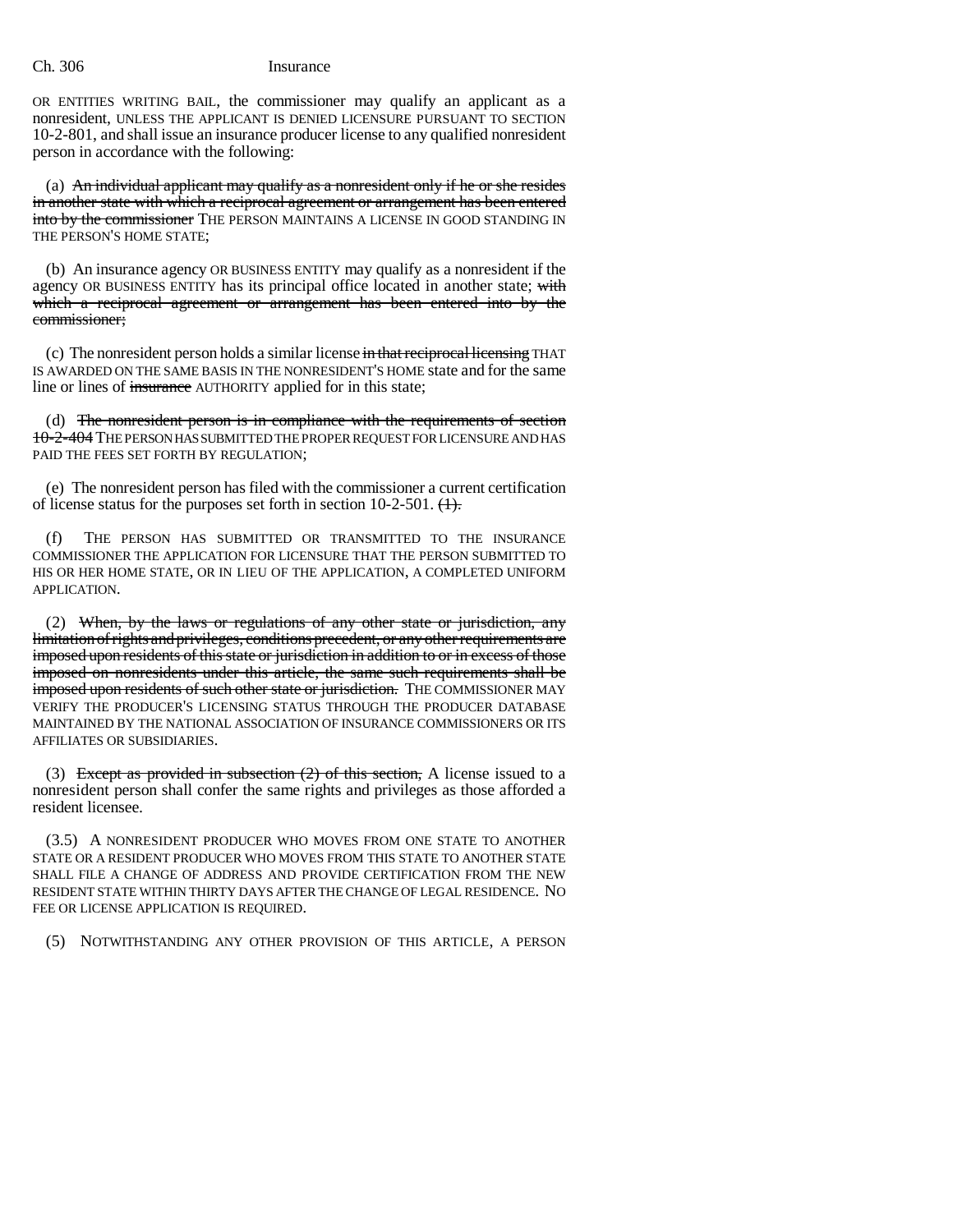LICENSED AS A SURPLUS LINES PRODUCER IN THE SURPLUS LINES PRODUCER'S HOME STATE SHALL RECEIVE A NONRESIDENT SURPLUS LINES PRODUCER LICENSE PURSUANT TO SUBSECTION (1) OF THIS SECTION; EXCEPT THAT NOTHING IN THIS SECTION OTHERWISE AMENDS OR SUPERCEDES ANY PROVISION OF THIS PART 5.

(6) NOTWITHSTANDING ANY OTHER PROVISION OF THIS ARTICLE, A PERSON LICENSED AS A LIMITED LINES CREDIT INSURANCE OR OTHER TYPE OF LIMITED LINE PRODUCER IN THE LIMITED LINE PRODUCER'S HOME STATE SHALL RECEIVE A NONRESIDENT LIMITED LINE PRODUCER LICENSE, PURSUANT TO SUBSECTION (1) OF THIS SECTION, GRANTING THE SAME SCOPE OF AUTHORITY GRANTED UNDER THE LICENSE ISSUED BY THE PRODUCER'S HOME STATE. FOR THE PURPOSES OF THIS SUBSECTION (6), LIMITED LINES INSURANCE IS ANY AUTHORITY GRANTED BY THE HOME STATE WHICH RESTRICTS THE AUTHORITY OF THE LICENSE TO LESS THAN THE TOTAL AUTHORITY PRESCRIBED IN THE ASSOCIATED MAJOR LINES PURSUANT TO SECTION 10-2-407.

**SECTION 25.** 10-2-503 (2), Colorado Revised Statutes, is amended to read:

**10-2-503.** Commissioner as agent for service of process. (2)  $\left(\frac{a}{b}\right)$  The commissioner shall, within ten working days after receiving three copies of the process served, and a fee of ten dollars, forward a copy of such process by registered or certified mail to the person for whom the commissioner has received such process at the nonresident individual's address of record, or, if the nonresident is an insurance agency, at the agency's principal place of business. The commissioner shall keep a record of all process so served.

(b) Notwithstanding the amount specified for the fee in paragraph (a) of this subsection  $(2)$ , the commissioner by rule or as otherwise provided by law may reduce the amount of the fee if necessary pursuant to section 24-75-402 (3), C.R.S., to reduce the uncommitted reserves of the fund to which all or any portion of the fee is credited. After the uncommitted reserves of the fund are sufficiently reduced, the commissioner by rule or as otherwise provided by law may increase the amount of the fee as provided in section 24-75-402 (4), C.R.S.

**SECTION 26.** 10-2-601 (2) (a), Colorado Revised Statutes, is amended to read:

**10-2-601. Financial institutions may sell insurance - where - regulation.** (2) No financial institution or employee thereof shall be licensed or admitted, directly or indirectly, to sell insurance in this state; except that:

(a) A financial institution or employee thereof may engage in the activities of an insurance producer,  $\sigma r$  an insurance agency, OR A BUSINESS ENTITY in this state and shall be licensed pursuant to this article. Such producers, and agencies, AND BUSINESS ENTITIES shall be subject to the provisions of this title and rules promulgated pursuant thereto.

**SECTION 27.** 10-2-604 (1) (e), Colorado Revised Statutes, is amended to read:

**10-2-604. Disclosures.** (1) A financial institution, and any person selling insurance with a cash value or a cash accumulation component on behalf of a financial institution, shall disclose to the financial institution's customers or members,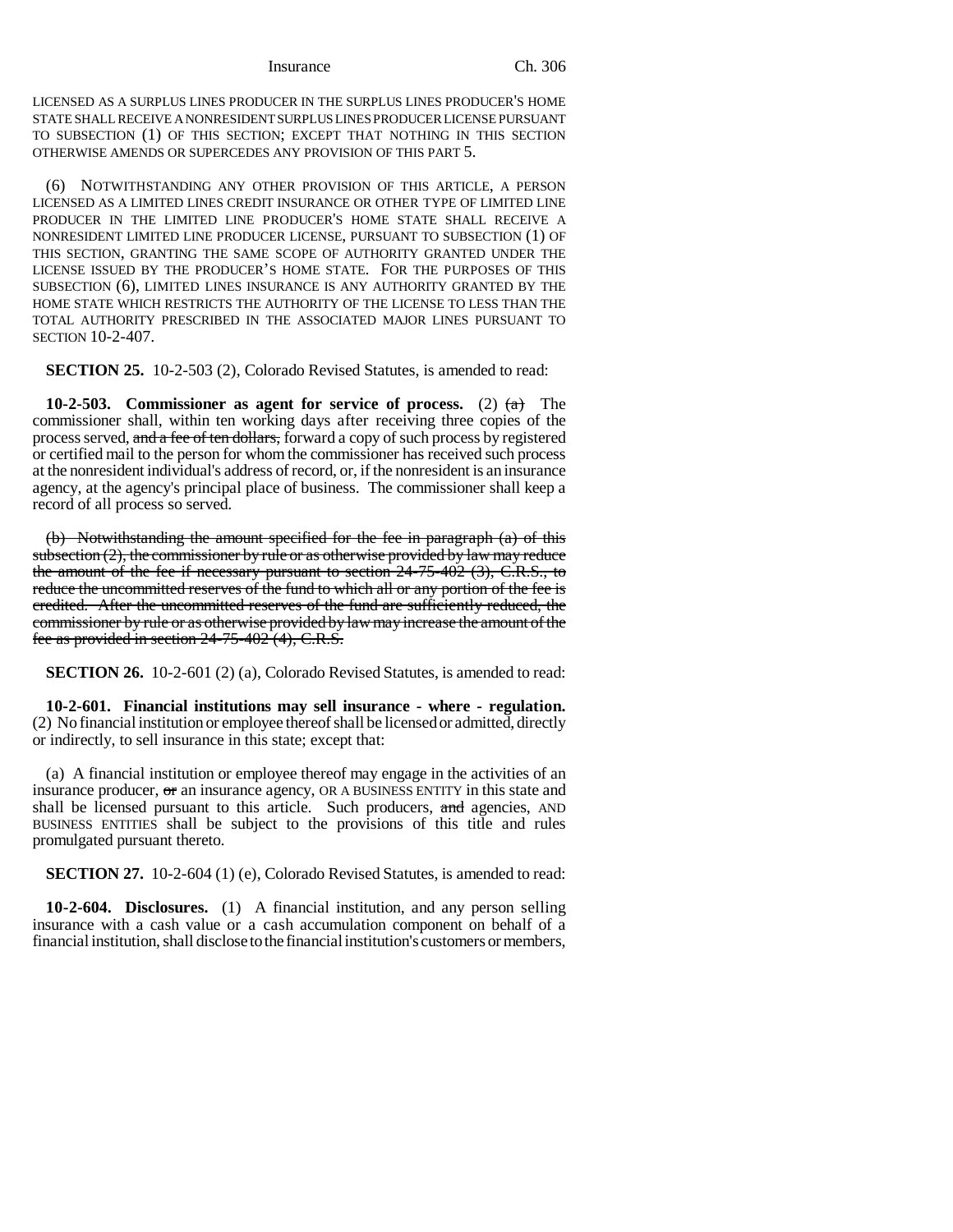and on any advertisements or promotional material, that insurance offered, recommended, sponsored, or sold by the financial institution, or on the premises of the financial institution:

(e) May be purchased from an agent or broker A PRODUCER of the customer's choice and that the customer's choice of another insurance provider will not affect the customer's relationship with the financial institution.

**SECTION 28.** 10-2-606 (1) (c) and (1) (d), Colorado Revised Statutes, are amended to read:

**10-2-606. Discrimination against affiliated agents.** (1) No financial institution shall:

(c) Impose any requirement on any insurance agent or broker PRODUCER who is not associated with the financial institution that is not imposed on any insurance agent PRODUCER who is associated with such institution; or

(d) Unless otherwise authorized by applicable federal or state law, require any debtor, insurer, broker, or agent PRODUCER to pay a separate charge in connection with the handling of insurance that is required under a contract.

**SECTION 29.** 10-2-701, Colorado Revised Statutes, is amended to read:

**10-2-701. Assumed names - registration.** Any insurance producer using an assumed name, including without limitation a trade or fictitious name, under which the insurance producer conducts business shall register the name with the insurance commissioner prior to using the assumed name. Such registration shall be accompanied by the applicable fee prescribed by the commissioner in accordance with section 10-2-413. The commissioner shall not accept registration of any name that is similar to another currently on file, that would tend to be misleading to the public, or that is identical or similar to the name of any producer whose license has been revoked or suspended. Every insurance producer licensee shall promptly file with the commissioner a written notice of any change in or discontinuation of the use of any name. The commissioner may promulgate all rules necessary and proper to implement the provisions of this section.

**SECTION 30.** 10-2-702, Colorado Revised Statutes, is amended to read:

**10-2-702. Commissions.** (1) No insurer or insurance producer shall pay, directly or indirectly, any commission, service fee, brokerage, or other valuable consideration to any person for services as an insurance producer SELLING, SOLICITING, OR NEGOTIATING INSURANCE within this state unless, at the time such services were performed, such person was a duly licensed insurance producer under this article for the performance of such services. In addition, no person, other than a person appropriately licensed by this state as an insurance producer at the time such services were performed, shall accept any such consideration; except that any person duly licensed under this article may pay or assign such person's commissions to, or direct that such person's commissions be paid to, a partnership of which the person is a member, employee, or agent or to a corporation of which the person is an officer, employee, or agent. This section shall not prevent payment or receipt of renewal or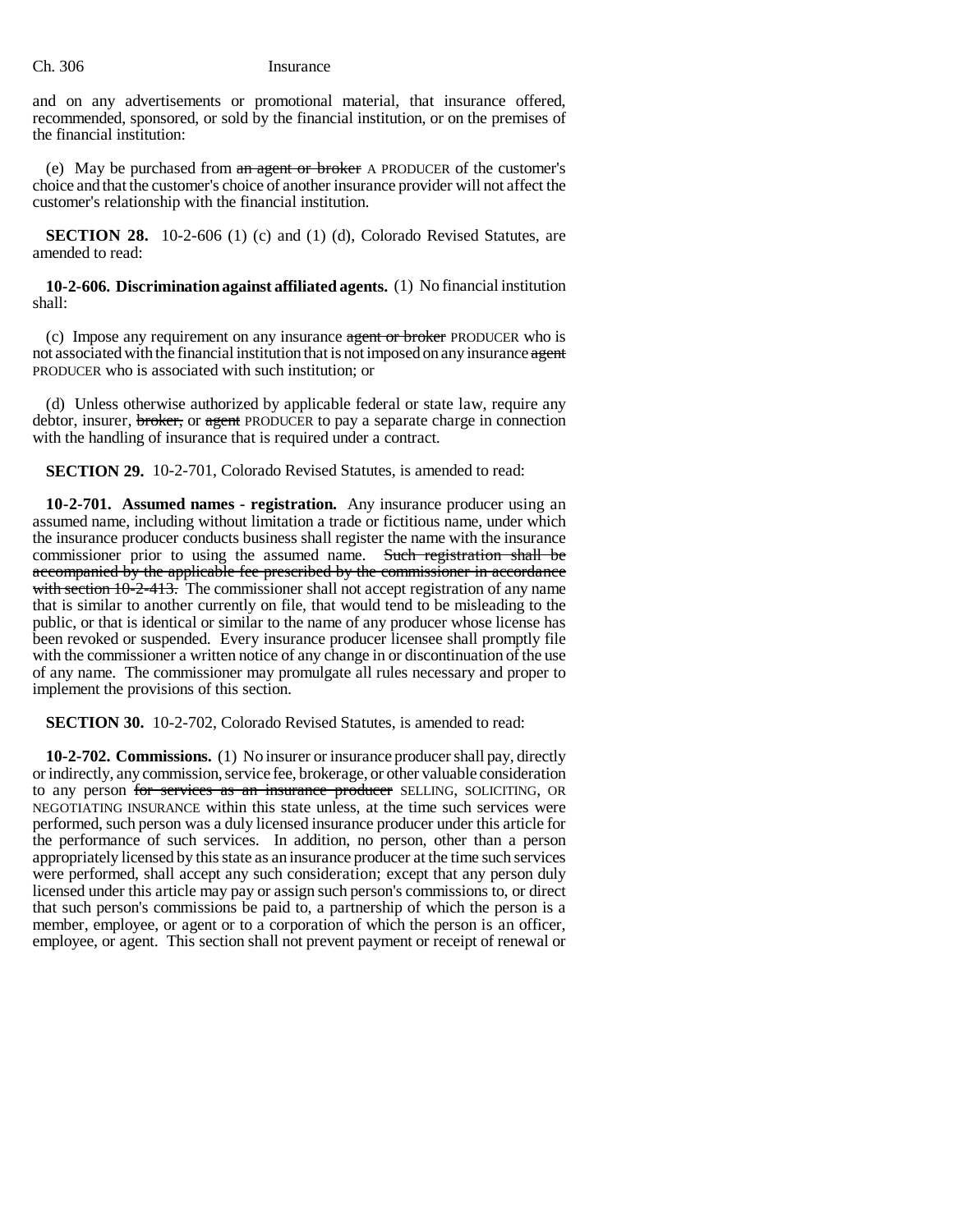other deferred commissions to or by any person entitled thereto under this section.

(2) EXCEPT FOR INDIVIDUALS OR ENTITIES WRITING BAIL, AN INSURER OR INSURANCE PRODUCER MAY PAY OR ASSIGN COMMISSIONS, SERVICE FEES, BROKERAGES, OR OTHER VALUABLE CONSIDERATION TO AN INSURANCE AGENCY, BUSINESS ENTITY, OR PERSONS WHO DO NOT SELL, SOLICIT, OR NEGOTIATE INSURANCE IN THIS STATE, UNLESS THE PAYMENT WOULD VIOLATE SECTION  $10-3-1104(1)(g)$ .

**SECTION 31. Repeal.** 10-2-703, Colorado Revised Statutes, is repealed as follows:

**10-2-703. Countersignature not required.** An insurance producer is not required to countersign a policy of insurance written by a foreign insurance company.

**SECTION 32.** 10-2-704 (4), Colorado Revised Statutes, is amended to read:

**10-2-704. Fiduciary responsibilities.** (4) Any insurer that delivers, in this state, a policy of insurance to an insurance producer representing the interest of the insured upon the application or request of such producer shall be deemed to have authorized such producer to receive on the insurer's behalf any premium due upon issuance or delivery of the policy; and the insurer shall be deemed to have so authorized the producer. regardless of whether the policy is delivered to the producer directly or through an insurance producer appointed by the insurer.

**SECTION 33.** 10-2-801, Colorado Revised Statutes, is amended to read:

**10-2-801. Licenses - denial, suspension, revocation, termination - reporting of actions.** (1) The commissioner may PLACE ON PROBATION, suspend, revoke, refuse to continue or renew,  $\sigma$ r refuse to issue an insurance producer license, OR ASSESS A CIVIL PENALTY PURSUANT TO SECTIONS 10-2-804 OR 10-3-1108, if, after notice to the insurance producer licensee and after hearing in accordance with sections 24-4-104 and 24-4-105, C.R.S., the commissioner finds that as to the licensee or applicant any one or more of the following conditions exist:

(a) Any INCORRECT, MISLEADING, INCOMPLETE, OR materially untrue statement INFORMATION in the license application;

(b) Any cause for which issuance of the license could have been refused had it then existed and been known to the commissioner at the time of issuance;

(c) Violation of, or noncompliance with, any insurance law, or violation of any lawful rule, or order, OR SUBPOENA of the commissioner or of the insurance department of another state;

(d) Obtaining or attempting to obtain any such license through misrepresentation or fraud;

(e) Improperly withholding, misappropriating, or converting to the licensee's or applicant's own use any moneys OR PROPERTY belonging to policyholders, insurers, beneficiaries, or others received in the course of the business of insurance;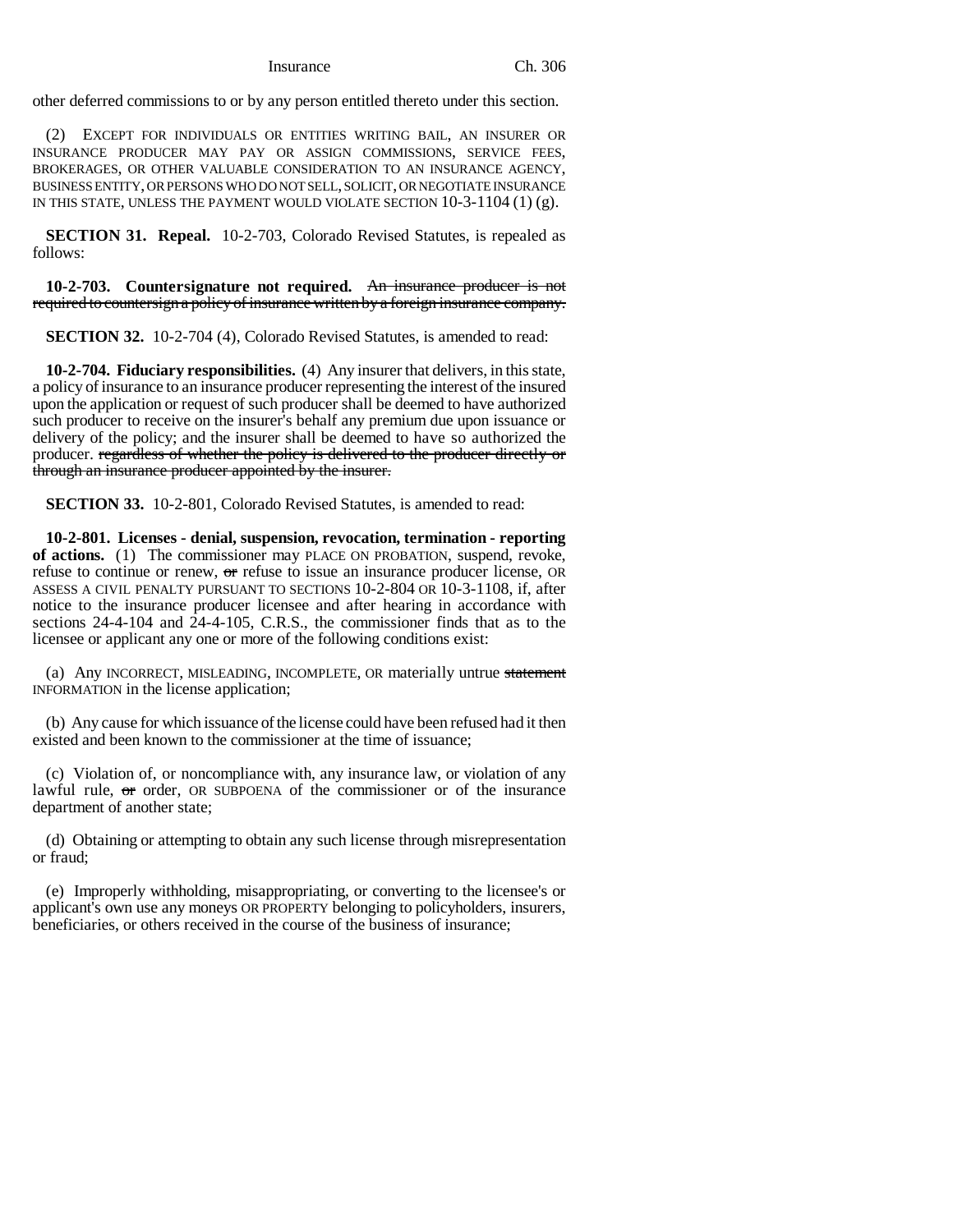(f) Misrepresentation of the terms of any actual or proposed insurance contract OR APPLICATION FOR INSURANCE;

(g) (I) Conviction of a felony or misdemeanor involving moral turpitude.

(II) FOR THE PURPOSES OF THIS PARAGRAPH (g), "MORAL TURPITUDE" SHALL INCLUDE ANY SEXUAL OFFENSE AGAINST A CHILD AS DEFINED IN SECTION 18-3-411, C.R.S.

(h) Commission of an ANY unfair trade practice or fraud; as defined in this title;

(i) In the conduct of business affairs under the license, The use of fraudulent, coercive, or dishonest practices or the showing of the licensee or applicant to be incompetent, untrustworthy, or financially irresponsible DEMONSTRATING INCOMPETENCE, UNTRUSTWORTHINESS, OR FINANCIAL IRRESPONSIBILITY IN THIS STATE OR ELSEWHERE;

(j) Suspension, or revocation, OR DENIAL of an insurance license in any other state, province, district, or territory;

 $(k)$  Forgery of another's name to an application for insurance or for an insurance license TO ANY DOCUMENT RELATED TO AN INSURANCE TRANSACTION;

(l) Cheating on an examination, INCLUDING, BUT NOT LIMITED TO, IMPROPERLY USING NOTES OR ANY OTHER REFERENCE MATERIAL TO COMPLETE AN EXAMINATION for an insurance license; or

(m) Failure to fully meet the licensing requirements;

(n) KNOWINGLY ACCEPTING INSURANCE BUSINESS FROM A PERSON WHO IS NOT LICENSED;

(o) FAILING TO COMPLY WITH AN ADMINISTRATIVE OR COURT ORDER IMPOSING A CHILD SUPPORT OBLIGATION; OR

(p) FAILING TO PAY STATE INCOME TAX OR COMPLY WITH ANY ADMINISTRATIVE OR COURT ORDER DIRECTING PAYMENT OF STATE INCOME TAX.

(2) In the event that the action by the commissioner is to not renew or continue or to deny an application for a license, the commissioner shall promptly notify the applicant or licensee of the reasons for such action AND ADVISE, IN WRITING, THE APPLICANT OR LICENSEE OF THE REASON FOR THE DENIAL OR NONRENEWAL OF THE APPLICANT'S OR LICENSEE'S LICENSE.

(3) A PRODUCER OR BUSINESS ENTITY SHALL REPORT TO THE COMMISSIONER ANY ADMINISTRATIVE ACTION TAKEN AGAINST THE PRODUCER IN ANOTHER JURISDICTION OR BY ANOTHER GOVERNMENTAL AGENCY IN THIS STATE WITHIN THIRTY DAYS AFTER THE FINAL DISPOSITION OF THE MATTER. THIS REPORT SHALL INCLUDE A COPY OF THE ORDER, CONSENT TO ORDER, OR OTHER RELEVANT LEGAL DOCUMENT.

(4) WITHIN THIRTY DAYS AFTER THE INITIAL PRETRIAL HEARING DATE, A PRODUCER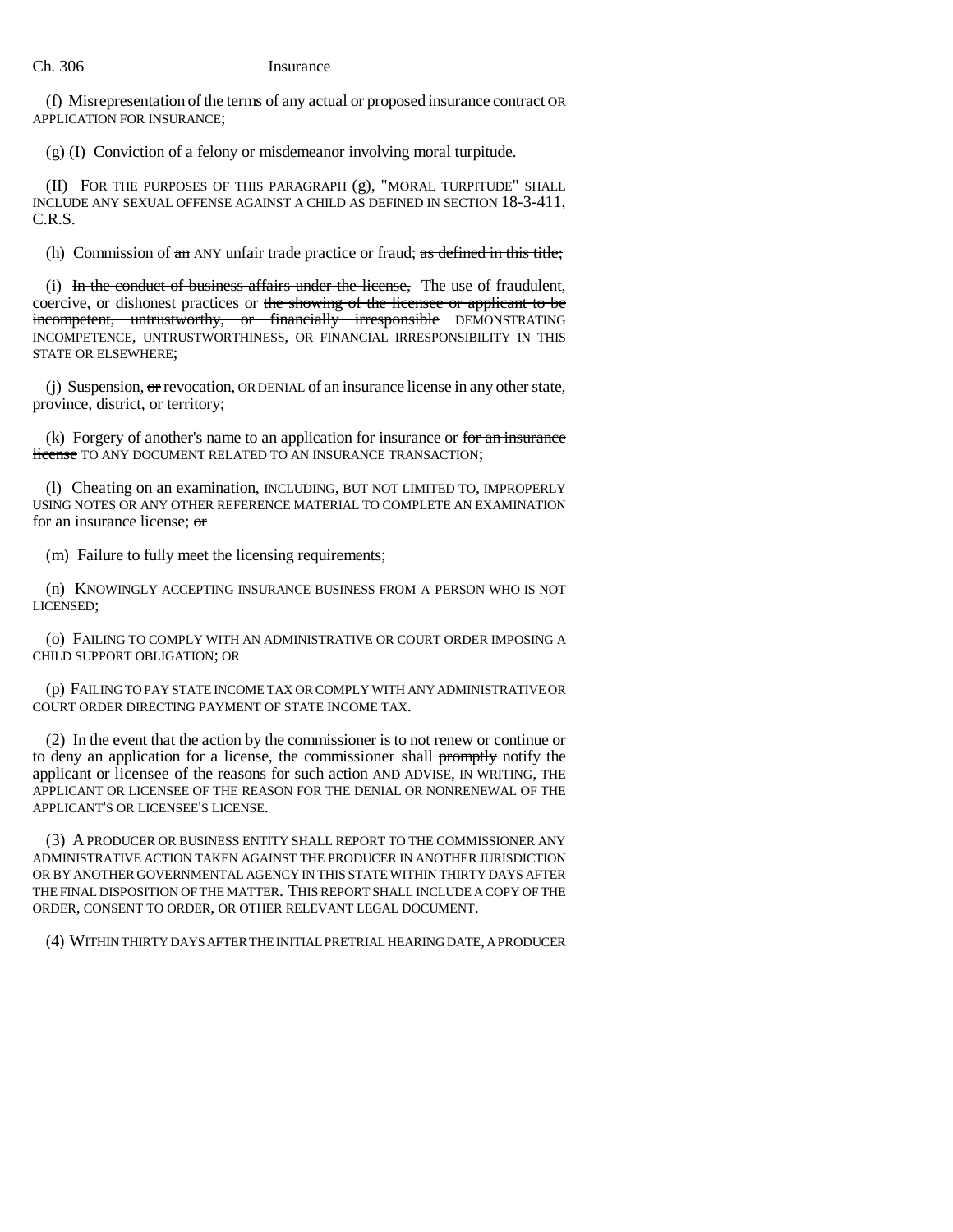OR BUSINESS ENTITY SHALL REPORT TO THE COMMISSIONER ANY CRIMINAL PROSECUTION OF THE PRODUCER IN ANY JURISDICTION. THE REPORT SHALL INCLUDE A COPY OF THE INITIAL COMPLAINT, THE ORDER RESULTING FROM THE HEARING, AND ANY OTHER RELEVANT LEGAL DOCUMENTS.

**SECTION 34.** 10-2-802 (3), Colorado Revised Statutes, is amended to read:

**10-2-802. Surrender of license.** (3) As to any insurance producer license issued pursuant to this article which is lost, stolen, or destroyed while in the possession of the licensee, the commissioner may accept, in lieu of return of the license, the affidavit of the individual licensee or, in the case of an insurance agency OR BUSINESS ENTITY, the person given responsibility for custody of the license, as to the facts concerning such loss, theft, or destruction.

**SECTION 35.** 10-2-803, Colorado Revised Statutes, is amended to read:

**10-2-803. Notice of penalty, suspension, termination, revocation, or denial.** (1) The commissioner shall promptly notify any insurance producer licensee regarding any PENALTY ASSESSED, suspension, revocation, or termination, OR DENIAL of the licensee's license by the commissioner.

(2) Upon ASSESSMENT OF A PENALTY, suspension, revocation, or termination of the license of a resident licensee, the commissioner shall notify the central office of the national association of insurance commissioners and the insurance commissioner of each state who has executed a certification as provided for in section 10-2-501 (1) (a) OR ITS AFFILIATE OR SUBSIDIARY.

**SECTION 36.** 10-2-804 (2), (3), and (4), Colorado Revised Statutes, are amended, and the said 10-2-804 is further amended BY THE ADDITION OF A NEW SUBSECTION, to read:

**10-2-804. Investigation by commissioner.** (2) On receipt of any information regarding the possible violation of the insurance laws or rules of this or any other state, or the possible use of unfair or deceptive practices by a person applying for or holding an insurance producer license under this article, the commissioner may require such person to appear and show cause why the commissioner should not DISCONTINUE, revoke, suspend, or refuse to issue or renew the person's license and may, upon the failure of such person to show cause, revoke, suspend, or refuse to issue or renew the license.

(3) The license of an insurance agency OR BUSINESS ENTITY may be suspended or revoked or the renewal thereof OR CONTINUATION refused if the commissioner finds, after hearing, that an individual licensee's violation was known or should have been known to one or more of the partners, officers, or managers acting on behalf of the insurance agency OR BUSINESS ENTITY, INCLUDING ANY FOREIGN OR DOMESTIC ENTITY AS DEFINED IN SECTION 7-90-102, C.R.S., and that such violation was not reported to the division of insurance nor corrective action taken in relation thereto.

(4) In addition to or in lieu of any applicable denial, suspension, or revocation of an insurance producer license, any person who violates any provision of this article may, after hearing, be subject to  $\alpha$  ANY REMEDY OR civil penalty of not more than one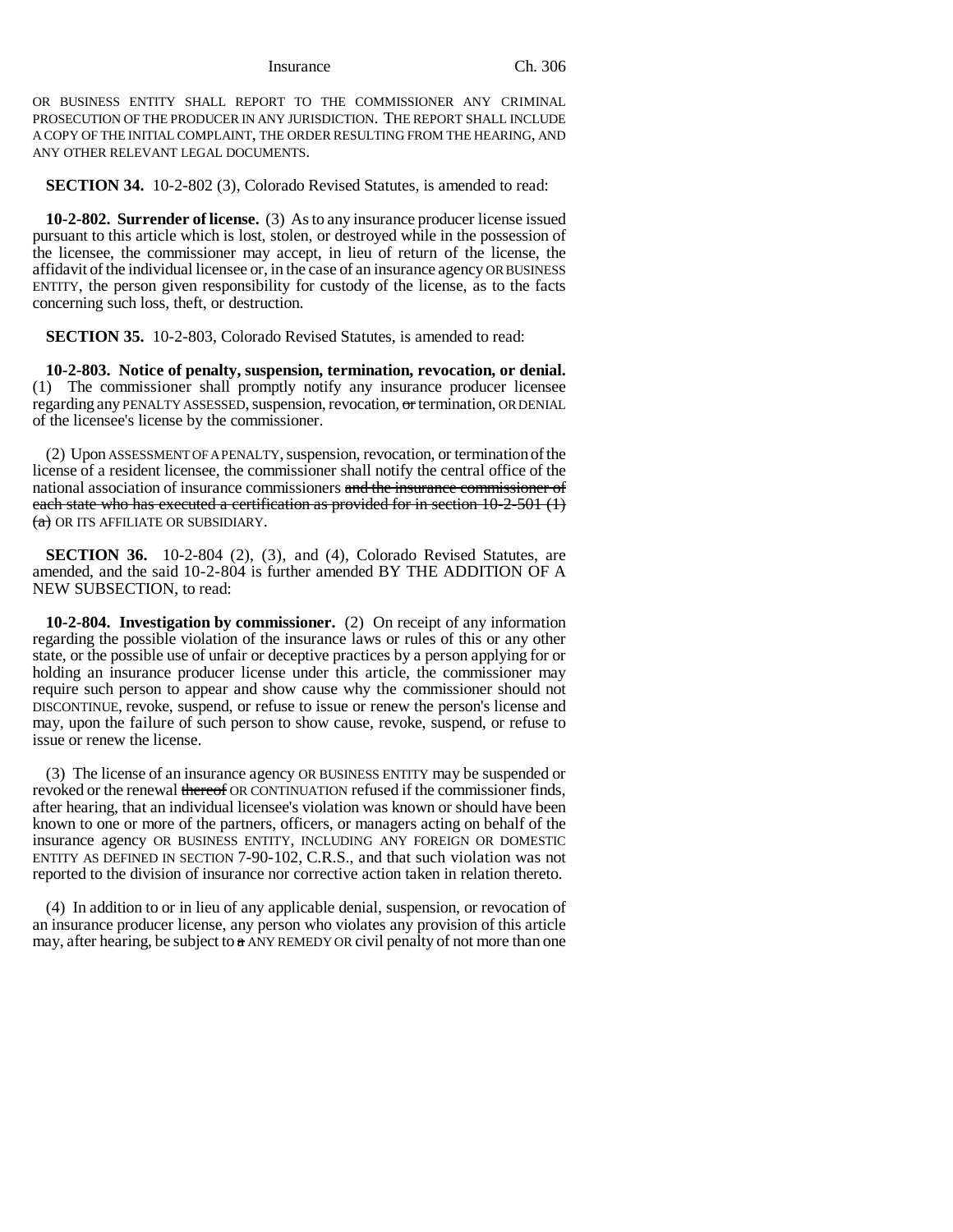thousand dollars for each such violation.

THE COMMISSIONER SHALL RETAIN THE AUTHORITY TO ENFORCE THE PROVISIONS OF AND IMPOSE ANY PENALTY OR REMEDY AUTHORIZED BY THIS ARTICLE AGAINST ANY PERSON WHO IS UNDER INVESTIGATION FOR OR CHARGED WITH A VIOLATION OF THIS ARTICLE EVEN IF THE PERSON'S LICENSE HAS BEEN SURRENDERED OR HAS LAPSED BY OPERATION OF LAW.

**SECTION 37.** 10-3-903 (2) (j), Colorado Revised Statutes, is amended to read:

**10-3-903. Definition of transacting insurance business.** (2) The provisions of this section do not apply to:

(j) The sale of authorized insurance by agents of a motor vehicle rental company if such sale complies with the limitations set forth in section  $10-2-105$  (1) (g)  $10-2-105(2)$  (g).

**SECTION 38.** 10-5-107, Colorado Revised Statutes, is amended to read:

**10-5-107. Brokers may accept business from producers.** A licensed surplus line broker may accept and place surplus line business for any insurance agent or broker PRODUCER licensed in this state for the kind of insurance involved and may compensate such agent or broker therefor.

**SECTION 39.** 10-5-109, Colorado Revised Statutes, is amended to read:

**10-5-109. Records of surplus line broker.** Each licensed surplus line broker shall keep in his THE BROKER'S office in this state a full and true record of each surplus line contract procured by him THE BROKER, including a copy of the daily report, if any, showing such of the following items as may be applicable: Amount of the insurance; gross premiums charged; return premium paid, if any; rate of premium charged upon the several items of property; effective date of the contract and the terms thereof; name and address of the insurer; name and address of the insured; brief general description of property insured and where located; other information as may be required by the commissioner. The record shall at all times be open to examination by the commissioner.

**SECTION 40.** 10-5-113 (1) (b), Colorado Revised Statutes, is amended to read:

**10-5-113. Revocation of broker's license.** (1) The commissioner may revoke any surplus line broker's license:

(b) If the broker fails to maintain an office in this state, or to keep the records, or to allow the commissioner to examine his THE BROKER'S records as required by this article; or

**SECTION 41.** 10-5-114 (2), Colorado Revised Statutes, is amended to read:

**10-5-114. Actions against insurer - service.** (2) Service of legal process against the insurer may be made in any such action by service upon the commissioner. The commissioner shall forthwith mail the documents of process served, or a true copy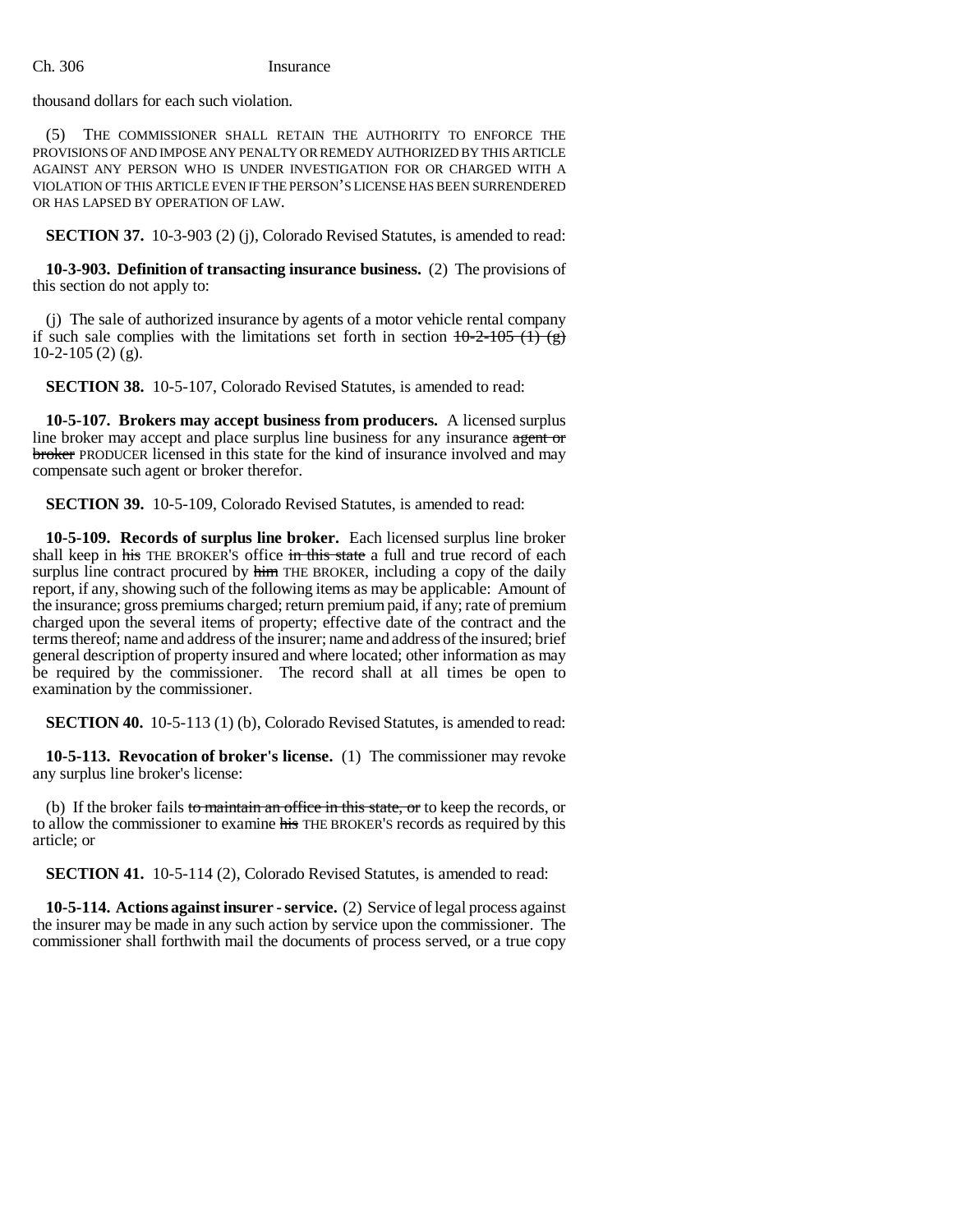thereof, to the person designated by the insurer pursuant to rule of the commissioner for the purpose by prepaid certified mail with return receipt requested. The insurer shall have forty days from the date of service upon the commissioner within which to plead, answer, or otherwise defend the action. Upon service of process upon the commissioner in accordance with this provision, the court shall be deemed to have jurisdiction in personam of the insurer. For each service of process, the sum of ten dollars shall be paid to the division of insurance at the time of such service.

**SECTION 42.** 10-16-107 (1.5) (b), Colorado Revised Statutes, is amended to read:

**10-16-107. Rate regulation - approval of policy forms - benefit certificates - evidences of coverage - loss ratio guarantees - disclosures on treatment of intractable pain.** (1.5) Rates for an individual sickness, accident, or health insurance policy, contract, certificate, or other evidence of coverage issued or delivered to any policyholder, enrollee, subscriber, or member in Colorado by an insurer subject to the provisions of part 2 of this article or an entity subject to the provisions of part 3 or 4 of this article shall not be excessive, inadequate, or unfairly discriminatory to assure compliance with the requirements of this section that rates are not excessive in relation to benefits. Rates on a particular individual policy form, contract, or other evidence of coverage issued or delivered to any policyholder, subscriber, or member in Colorado subject to the provisions of parts 1 to 4 of this article will not be considered excessive in relation to benefits upon filing with the commissioner if the health care coverage entity has filed with the commissioner a loss ratio guarantee which meets the requirements of this subsection (1.5) and loss ratio standards conforming with generally accepted actuarial principles and standards and regulations adopted by the commissioner of insurance. In promulgating such regulations the commissioner shall consider the standards on health rate filings adopted by the national association of insurance commissioners. Rates will not be considered excessive so long as such entity complies with the terms of the loss ratio guarantee as provided for in this subsection (1.5). This loss ratio guarantee shall be in writing, signed by an officer of the entity, and shall contain at least the following:

(b) A certification by  $\alpha n$  independent A QUALIFIED actuary that the loss ratio standards referred to in paragraph (a) of this subsection (1.5) conform with generally accepted actuarial principles and standards and that the rates are not excessive, inadequate, nor unfairly discriminatory;

**SECTION 43.** 11-35-101 (1), Colorado Revised Statutes, as it will become effective July 1, 2001, is amended to read:

**11-35-101. Alternatives to surety bonds permitted - requirements.** (1) The requirement of a surety bond as a condition to licensure or authority to conduct business or perform duties in this state provided in sections  $10-2-408$ , 12-5.5-202 (2) (b), 12-6-111, 12-6-112, 12-6-112.2, 12-11-101 (1) (d), 12-11-104, 12-11-106, 12-14-124 (1), 12-59-115 (1), 12-60-509 (2.5) (b), 33-4-101 (1), 33-12-104 (1), 35-33-403 (3), 35-55-104 (1), 37-91-107 (2) and (3), 38-29-119 (2), 39-21-105 (4), 39-27-104 (2) (a), (2) (b), (2) (c), (2) (d), (2) (e), (2.1) (a), (2.1) (b), (2.1) (c), (2.5) (a), and (2.5) (b), 39-28-105 (1), 42-6-115 (2), and 42-7-301 (6), C.R.S., may be satisfied by a savings account or deposit in or a certificate of deposit issued by a state or national bank doing business in this state or by a savings account or deposit in or